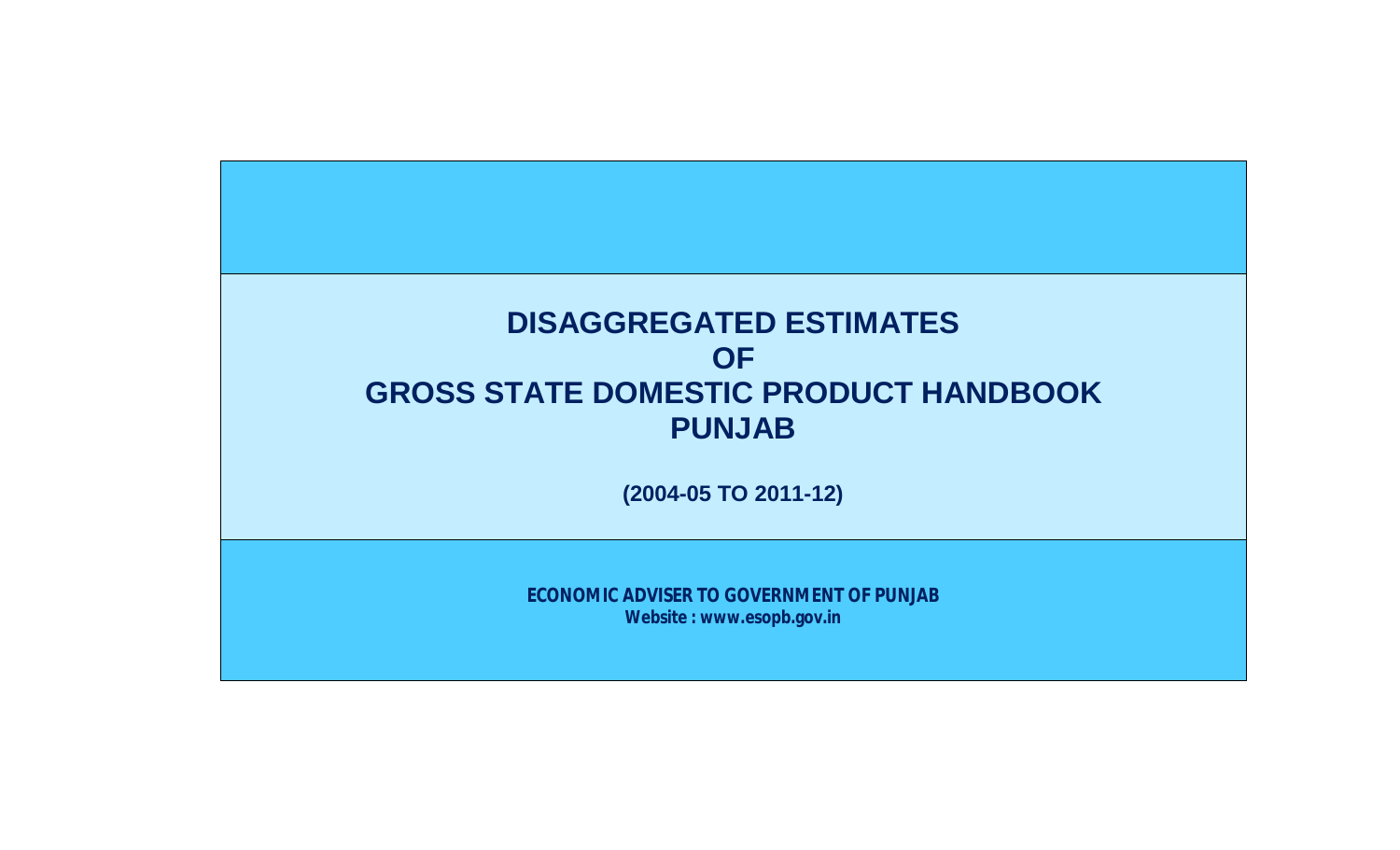## **DISAGGREGATED ESTIMATES**

## **OF GROSS STATE DOMESTIC PRODUCT HANDBOOK**

### **PUNJAB**

(2004-05 TO 2011-12)

Publication No. 946



ECONOMIC ADVISER TO GOVERNMENT OF PUNJAB

Website : www.esopb.gov.in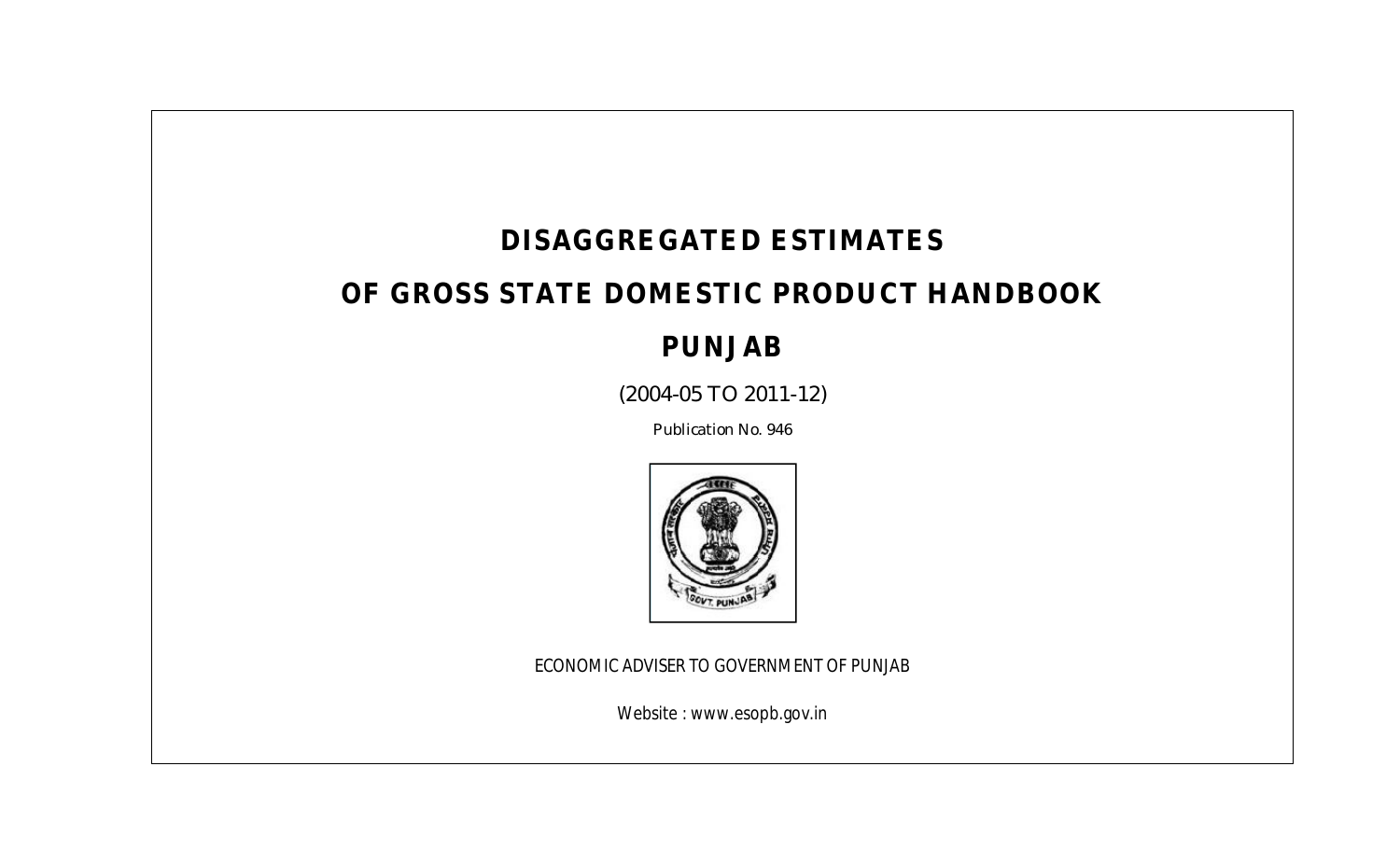#### **FORWARD**

The State Domestic Product representing the value of goods and services produced within the geographical boundaries of the State in a particular year is one of the most important indicators measuring the economic growth of the State

Economic & Statistical Organization prepares the estimates of Gross State Domestic Product, Net State Domestic Product and Per Capita Income at current and constant prices based on data from all the sectors of the State's economy. This handbook contains the disaggregated estimates of Gross State Domestic Product from 2004-05 to 2011-12 at Current and Constant (2004-05) Prices.

It is hoped this handbook would be highly useful to Policy Makers, Economists, Administrators, Planners and Research Scholars. Suggestions for the improvement of this report will be highly appreciated.

 **M.L. Sharma Economic Adviser, Govt. of Punjab** 

**Chandigarh Dated:23-12-14**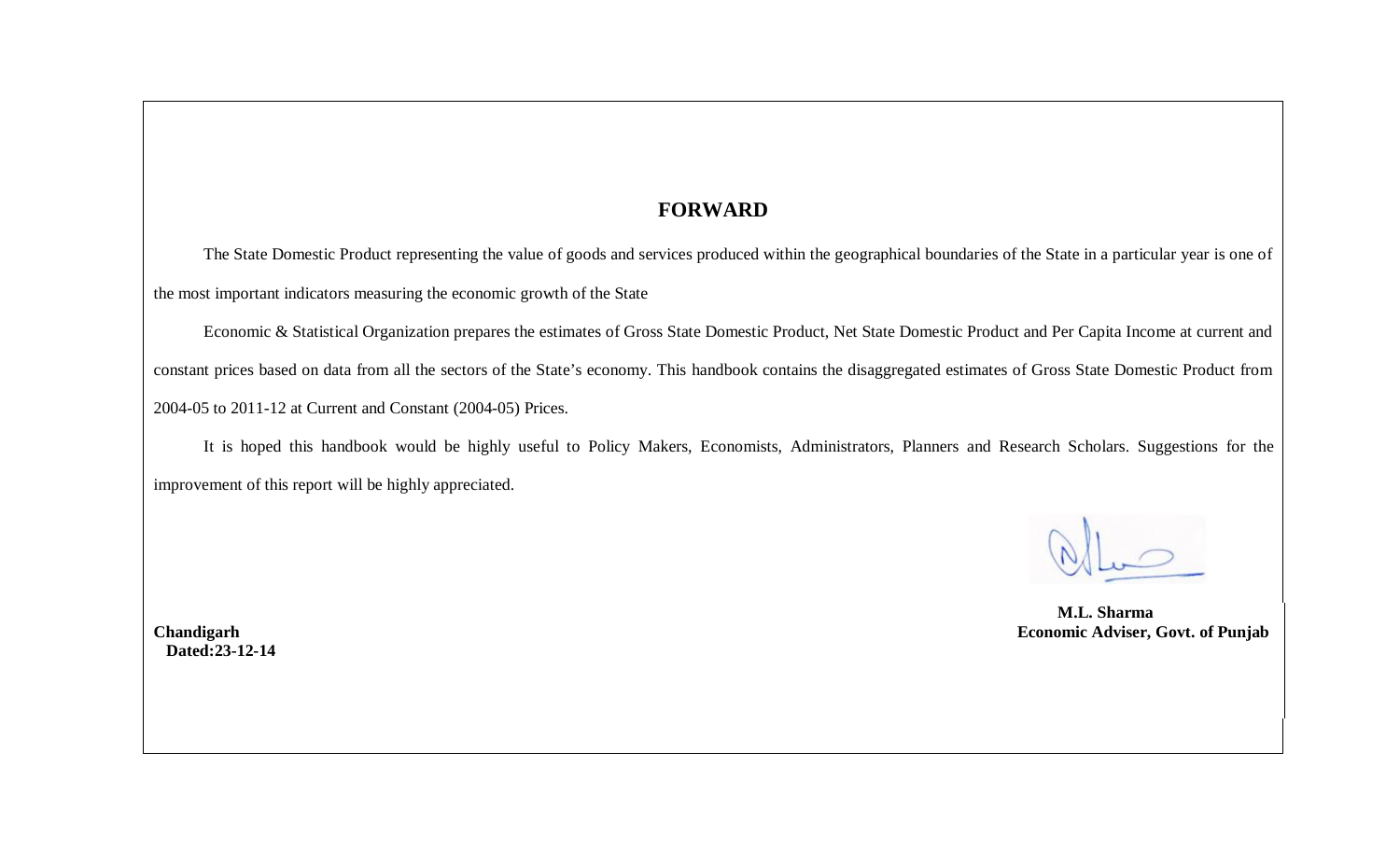#### **Officers/Officials Associated with this Report**

1. Sh. Jagdeep Singh Joint Director

5. Sh. Kuljit Singh Investigator

7. Smt. Shashi Bala Steno-typist

2. Smt. Deepinder Kaur Dy. Economic & Statistical Adviser

3. Sh. Ranjit Singh Statistical Assistant

4. Smt. Punam Gupta Statistical Assistant

6. Smt. Isha Rani Young Professional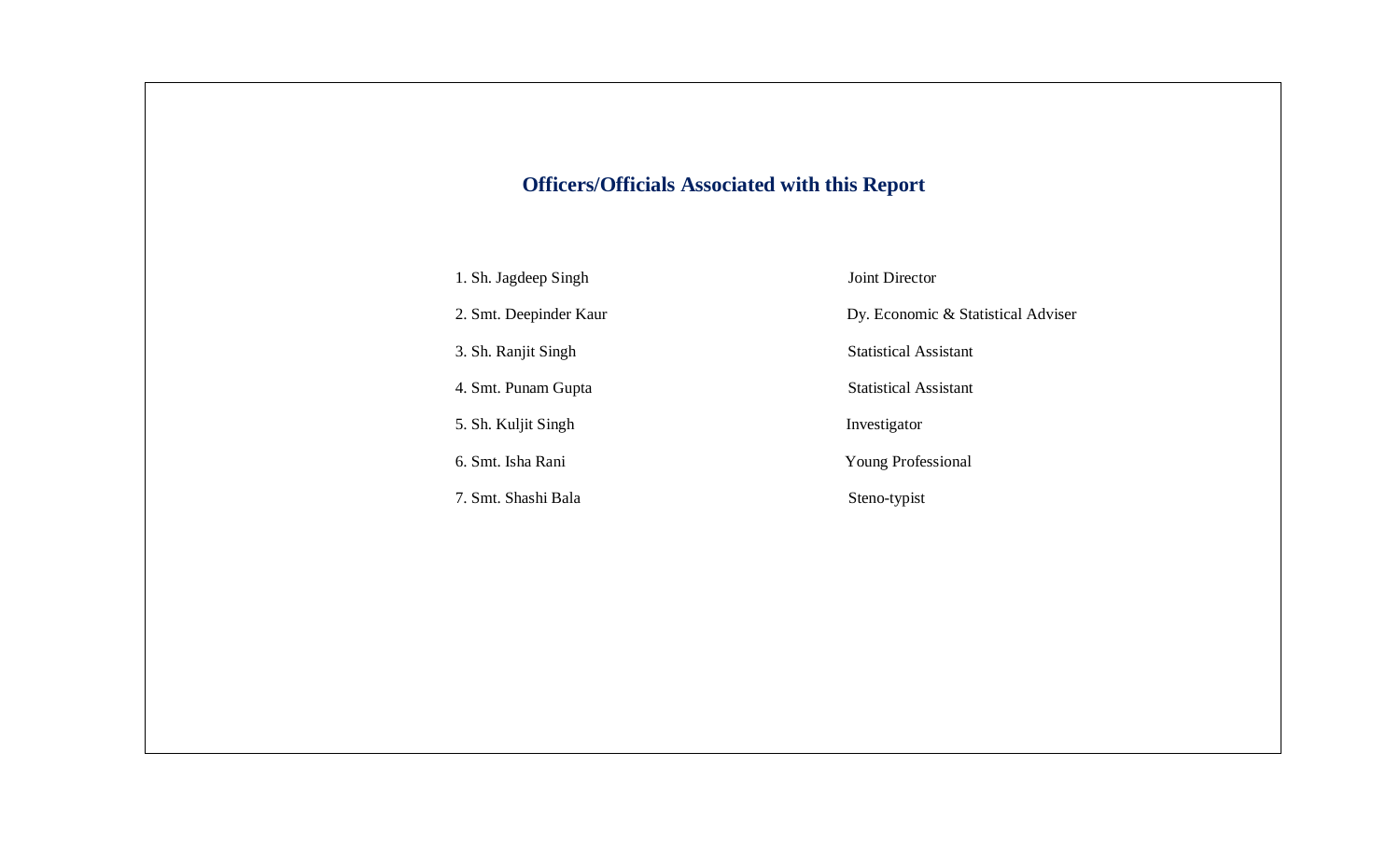|                         | <b>INDEX</b>                                                                            | Page No        |
|-------------------------|-----------------------------------------------------------------------------------------|----------------|
| $\mathbf{1}$            | Disaggregated Estimates from 2004-05 to 2011-12 at Current Prices                       | $(1-3)$        |
| $\overline{2}$          | Disaggregated Estimates from 2004-05 to 2011-12 at Current Prices                       | $(4-6)$        |
| $\overline{\mathbf{3}}$ | <b>Value Added from Agriculture at</b>                                                  |                |
|                         | <b>Current Prices (2011-12)</b><br>(i)                                                  | $\overline{7}$ |
|                         | <b>Constant Prices (2004-05)</b><br>(ii)                                                | 8              |
| 4                       | Value Added from Livestock at Current and Constant (2004-05) Prices                     | 9              |
| 5                       | Value Added from Forestry & Logging at Current and Constant (2004-05) Prices            | <b>10</b>      |
| 6                       | Value Added from Fishing at Current and Constant (2004-05) Prices                       | 11             |
| $\overline{7}$          | Value Added from Mining & Quarrying at Current and Constant (2004-05) Prices            | 12             |
| 8                       | Value Added from Manufacturing at Current and Constant (2004-05) Prices                 | 13             |
| $\boldsymbol{9}$        | Value Added from Manufacturing at Current and Constant (2004-05) Prices                 | 14             |
| <b>10</b>               | Value Added from Construction at Current and Constant (2004-05) Prices                  | 15             |
| 11                      | Value Added from Electricity, gas and water supply at Current and Constant (2004-05) Pr | <b>16</b>      |
| 12                      | Value Added from Transport, Storage & Communication                                     |                |
|                         | <b>Current Prices</b><br>(i)                                                            | 17             |
|                         | (ii)<br><b>Constant Prices</b> (2004-05)                                                | 18             |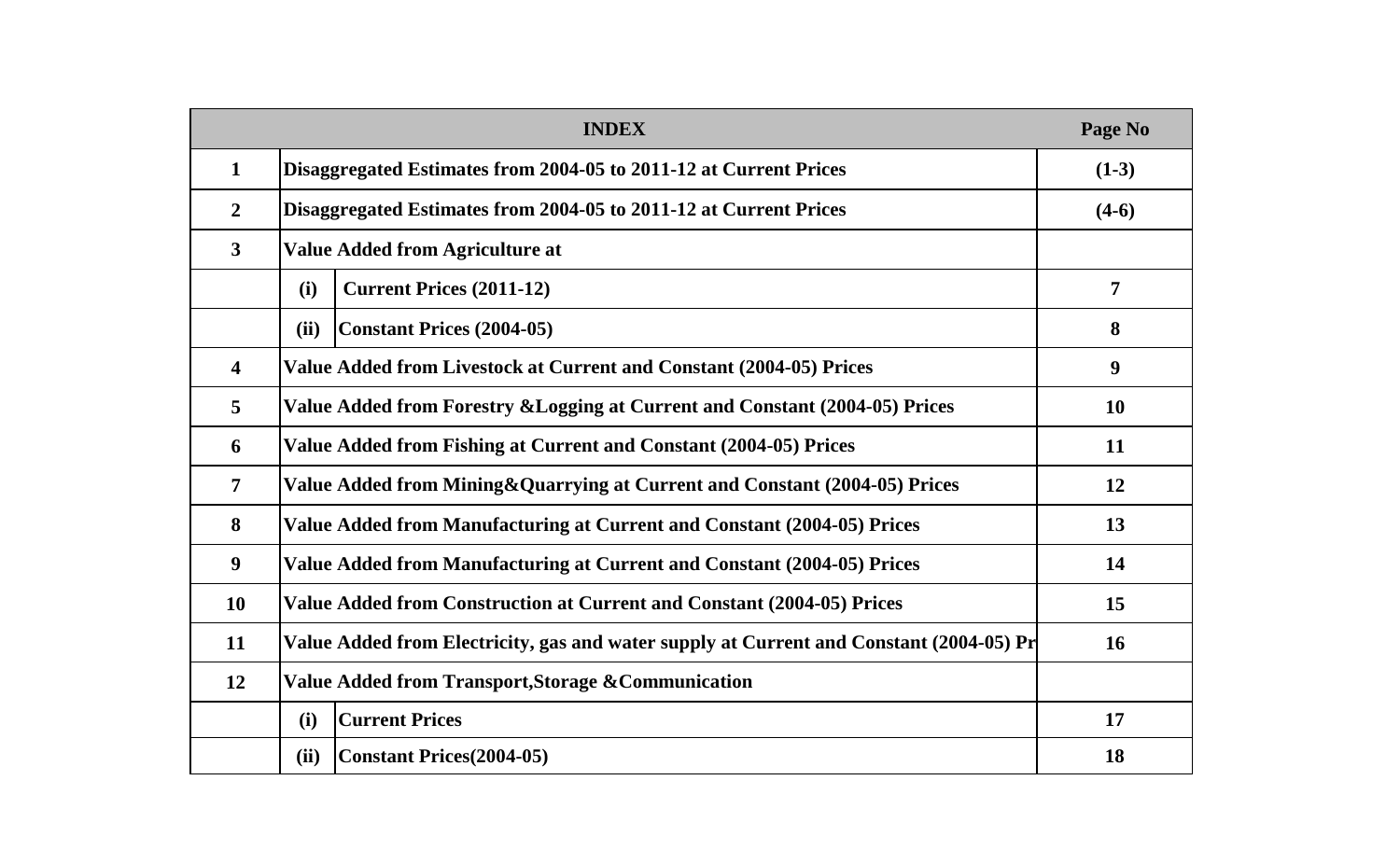|           | <b>INDEX</b>                                                                                                           | Page No   |  |
|-----------|------------------------------------------------------------------------------------------------------------------------|-----------|--|
| 13        | Value Added fromTrade, Hotels & Restaurants at Current and Constant (2004-05) Prices                                   | 19        |  |
| 14        | Value Added from Banking & Insurance at Current and Constant (2004-05) Prices                                          | <b>20</b> |  |
| 15        | Value Added from Real estate, Ownership of Dwellings and<br>business services at Current and Constant (2004-05) Prices | 21        |  |
| <b>16</b> | Value Added from Public Administration at Current and Constant (2004-05) Prices                                        | 22        |  |
| 17        | <b>Value Added from Other Services at</b>                                                                              |           |  |
|           | (i)<br>Current Prices (2011-12)                                                                                        | 23        |  |
|           | (ii)<br><b>Constant Prices</b> (2004-05)                                                                               | 24        |  |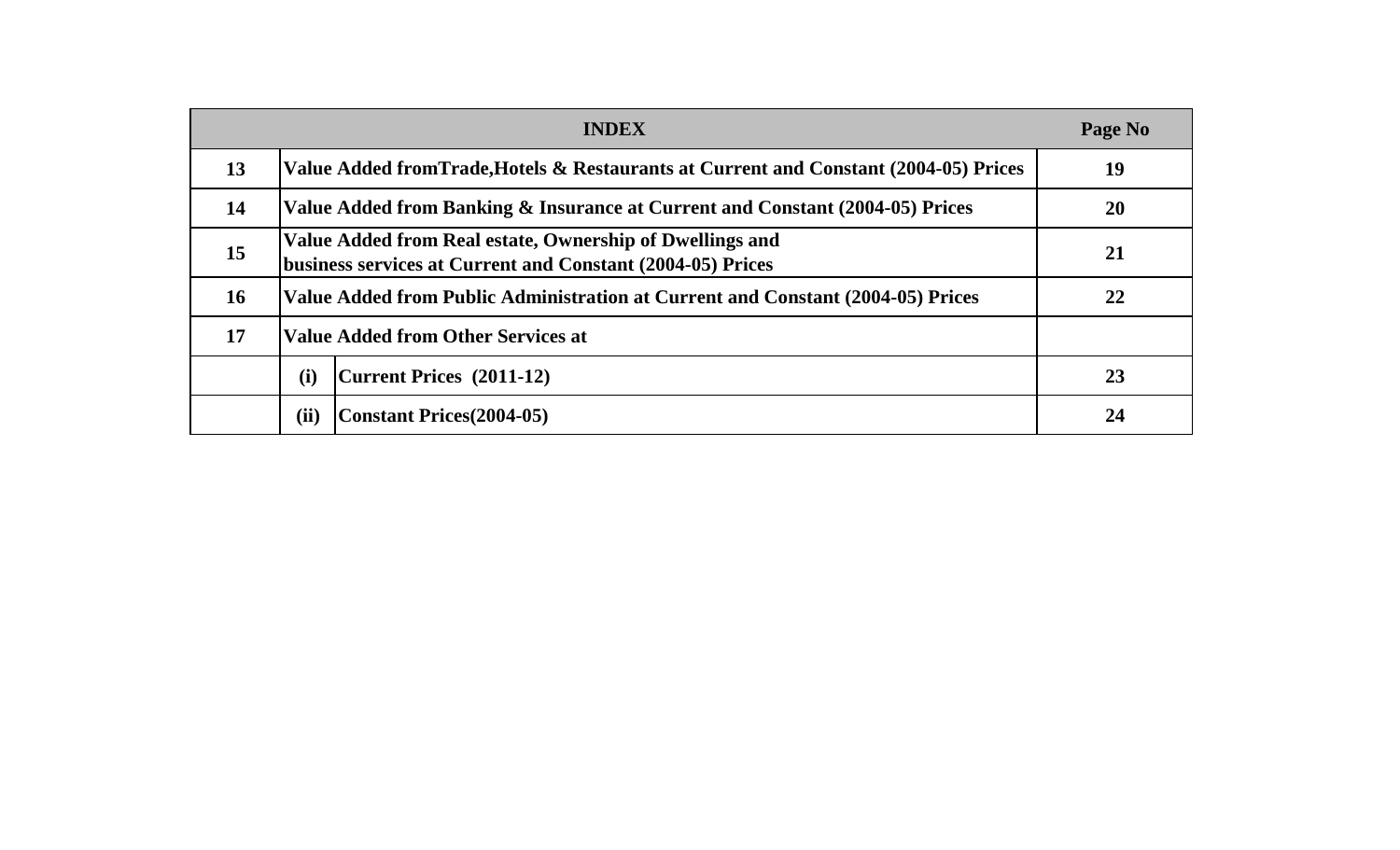| <b>SN</b>               | <b>Sector</b>                                                |                         |                         | 2004-05     |         |                |            |                  | 2005-06     |           |             |
|-------------------------|--------------------------------------------------------------|-------------------------|-------------------------|-------------|---------|----------------|------------|------------------|-------------|-----------|-------------|
| $\mathbf{1}$            | $\boldsymbol{2}$                                             | $\overline{\mathbf{3}}$ | $\overline{\mathbf{4}}$ | 5           | 6       | $\overline{7}$ | 8          | $\boldsymbol{9}$ | 10          | <b>11</b> | 12          |
|                         |                                                              | <b>GVA</b>              | <b>FISIM</b>            | <b>GSDP</b> | CFC     | <b>NSDP</b>    | <b>GVA</b> | <b>FISIM</b>     | <b>GSDP</b> | CFC       | <b>NSDP</b> |
| 1                       | <b>Agriculture</b>                                           | 3073080                 | 59027                   | 3014053     | 177268  | 2836785        | 3362400    | 63197            | 3299203     | 195061    | 3104142     |
| $\mathbf{2}$            | <b>Forestry &amp; Logging</b>                                | 119356                  | $\mathbf{0}$            | 119356      | 1566    | 117790         | 117248     | $\overline{0}$   | 117248      | 1487      | 115761      |
| 3 <sup>1</sup>          | <b>Fishing</b>                                               | 27840                   | $\overline{0}$          | 27840       | 3587    | 24253          | 33317      | $\overline{0}$   | 33317       | 4142      | 29175       |
| $\overline{\mathbf{4}}$ | Mining&Quarrying                                             | 2226                    | 42                      | 2184        | 377     | 1807           | 2370       | 44               | 2326        | 431       | 1895        |
| 5                       | <b>Manufacturing</b>                                         | 1494295                 | 28275                   | 1466020     | 258812  | 1207208        | 1692079    | 31004            | 1661075     | 315409    | 1345666     |
| 6                       | <b>Construction</b>                                          | 644896                  | 12309                   | 632587      | 28420   | 604167         | 786162     | 14833            | 771329      | 34651     | 736678      |
| $\overline{7}$          | Electricity, gas and water supply                            | 304122                  | 6999                    | 297123      | 129637  | 167486         | 393553     | 7037             | 386516      | 172257    | 214259      |
| 8                       | <b>Transport, Storage &amp; Communication</b>                | 622716                  | 6971                    | 615745      | 109642  | 506103         | 689501     | 7764             | 681737      | 128761    | 552976      |
| $9\phantom{.}$          | <b>Trade, Hotels &amp; Restaurants</b>                       | 1211221                 | 23282                   | 1187939     | 51501   | 1136438        | 1341868    | 25521            | 1316347     | 59799     | 1256548     |
| 10                      | <b>Banking &amp; Insurance</b>                               | 439206                  | $\overline{0}$          | 439206      | 8585    | 430621         | 476099     | $\overline{0}$   | 476099      | 9013      | 467086      |
| 11                      | Real estate, Ownership of Dwellings and<br>business services | 550008                  | 1770                    | 548238      | 147990  | 400248         | 602616     | 2207             | 600409      | 167087    | 433322      |
| 12                      | <b>Public Administration</b>                                 | 468316                  | $\overline{0}$          | 468316      | 86427   | 381889         | 517889     | $\overline{0}$   | 517889      | 97392     | 420497      |
| 13                      | <b>Other Services</b>                                        | 879171                  | 13927                   | 865244      | 69226   | 796018         | 1015606    | 15433            | 1000173     | 87982     | 912191      |
| 14                      | <b>Total</b>                                                 | 9836453                 | 152602                  | 9683851     | 1073038 | 8610813        | 11030708   | 167040           | 10863668    | 1273472   | 9590196     |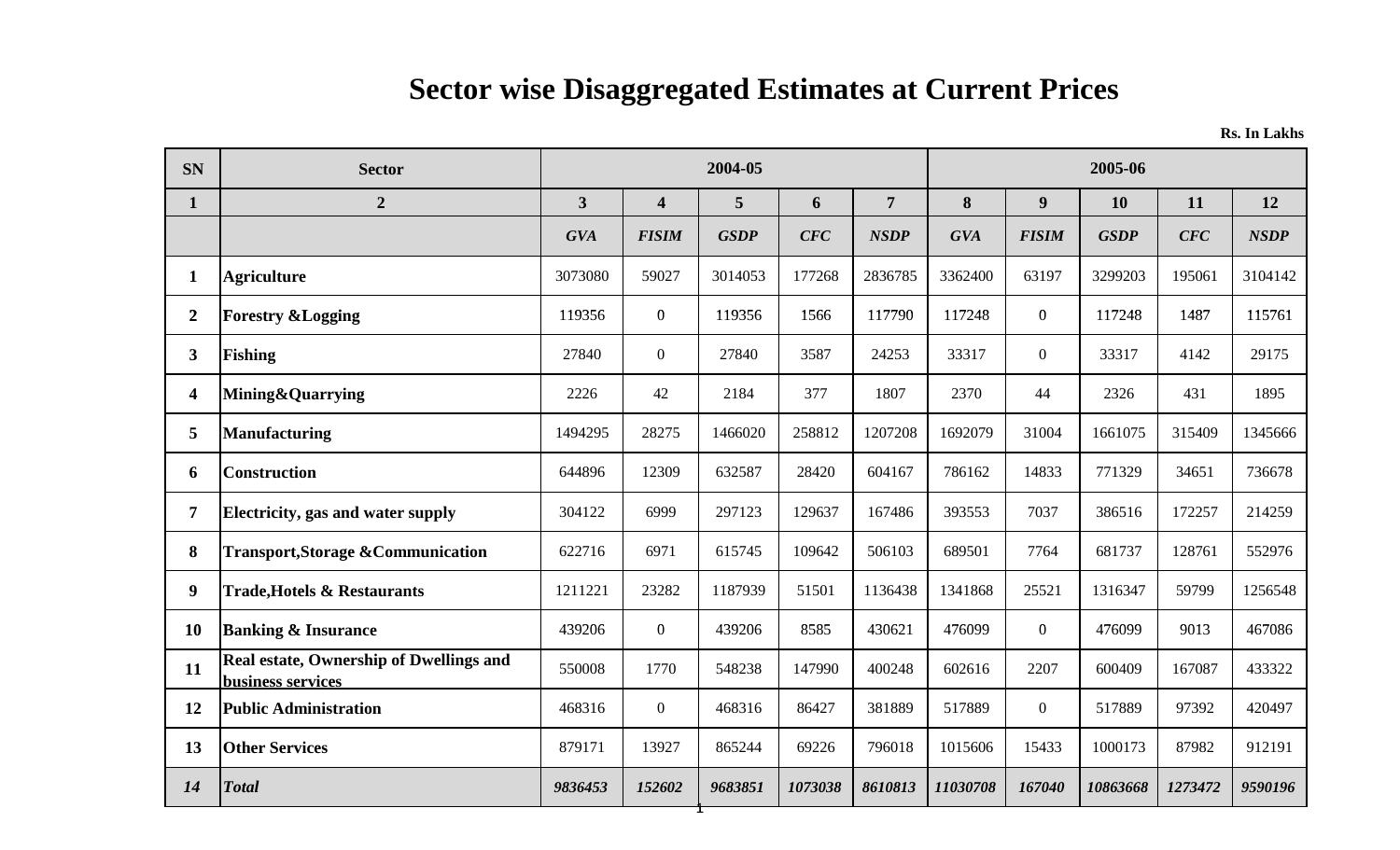| <b>SN</b>      | <b>Sector</b>                                                       |                         |                         | 2006-07     |         |                | 2007-08<br>8<br>9<br>12<br>10<br>11<br><b>GVA</b><br><b>GSDP</b><br><b>FISIM</b><br>CFC<br>4655616<br>89832<br>4565784<br>252981<br>183470<br>$\overline{0}$<br>183470<br>2236<br>33854<br>$\overline{0}$<br>33854<br>4220<br>2920<br>55<br>2865<br>2324<br>541 |                |          |         |             |
|----------------|---------------------------------------------------------------------|-------------------------|-------------------------|-------------|---------|----------------|-----------------------------------------------------------------------------------------------------------------------------------------------------------------------------------------------------------------------------------------------------------------|----------------|----------|---------|-------------|
| $\mathbf{1}$   | $\overline{2}$                                                      | $\overline{\mathbf{3}}$ | $\overline{\mathbf{4}}$ | 5           | 6       | $\overline{7}$ |                                                                                                                                                                                                                                                                 |                |          |         |             |
|                |                                                                     | <b>GVA</b>              | <b>FISIM</b>            | <b>GSDP</b> | CFC     | <b>NSDP</b>    |                                                                                                                                                                                                                                                                 |                |          |         | <b>NSDP</b> |
| $\mathbf{1}$   | <b>Agriculture</b>                                                  | 3857884                 | 79504                   | 3778380     | 219014  | 3559366        |                                                                                                                                                                                                                                                                 |                |          |         | 4312803     |
| $\overline{2}$ | <b>Forestry &amp;Logging</b>                                        | 145597                  | $\overline{0}$          | 145597      | 1720    | 143877         |                                                                                                                                                                                                                                                                 |                |          |         | 181234      |
| $\mathbf{3}$   | Fishing                                                             | 36390                   | $\overline{0}$          | 36390       | 4530    | 31860          |                                                                                                                                                                                                                                                                 |                |          |         | 29634       |
| 4              | <b>Mining&amp;Quarrying</b>                                         | 2534                    | 52                      | 2482        | 468     | 2014           |                                                                                                                                                                                                                                                                 |                |          |         |             |
| 5              | <b>Manufacturing</b>                                                | 2260024                 | 44550                   | 2215474     | 393823  | 1821651        | 2885047                                                                                                                                                                                                                                                         | 51432          | 2833615  | 454222  | 2379393     |
| 6              | Construction                                                        | 1008935                 | 19955                   | 988980      | 46292   | 942688         | 1184299                                                                                                                                                                                                                                                         | 22738          | 1161561  | 59206   | 1102355     |
| 7              | Electricity, gas and water supply                                   | 240485                  | 4433                    | 236052      | 108942  | 127110         | 316007                                                                                                                                                                                                                                                          | 5473           | 310534   | 144746  | 165788      |
| 8              | <b>Transport, Storage &amp; Communication</b>                       | 788612                  | 11226                   | 777386      | 143265  | 634121         | 892378                                                                                                                                                                                                                                                          | 7753           | 884625   | 153838  | 730787      |
| 9              | <b>Trade, Hotels &amp; Restaurants</b>                              | 1597247                 | 34190                   | 1563057     | 73134   | 1489923        | 1861596                                                                                                                                                                                                                                                         | 37772          | 1823824  | 89695   | 1734129     |
| <b>10</b>      | <b>Banking &amp; Insurance</b>                                      | 583449                  | $\overline{0}$          | 583449      | 9917    | 573532         | 654285                                                                                                                                                                                                                                                          | $\overline{0}$ | 654285   | 10227   | 644058      |
| 11             | <b>Real estate, Ownership of Dwellings and</b><br>business services | 674248                  | 3037                    | 671211      | 193778  | 477433         | 800274                                                                                                                                                                                                                                                          | 3458           | 796816   | 228409  | 568407      |
| 12             | <b>Public Administration</b>                                        | 577949                  | $\overline{0}$          | 577949      | 110133  | 467816         | 647946                                                                                                                                                                                                                                                          | $\overline{0}$ | 647946   | 126038  | 521908      |
| 13             | <b>Other Services</b>                                               | 1154676                 | 18792                   | 1135884     | 106002  | 1029882        | 1345451                                                                                                                                                                                                                                                         | 20098          | 1325353  | 127527  | 1197826     |
| 14             | <b>Total</b>                                                        | 12928030                | 215739                  | 12712291    | 1411018 | 11301273       | 15463143                                                                                                                                                                                                                                                        | 238611         | 15224532 | 1653886 | 13570646    |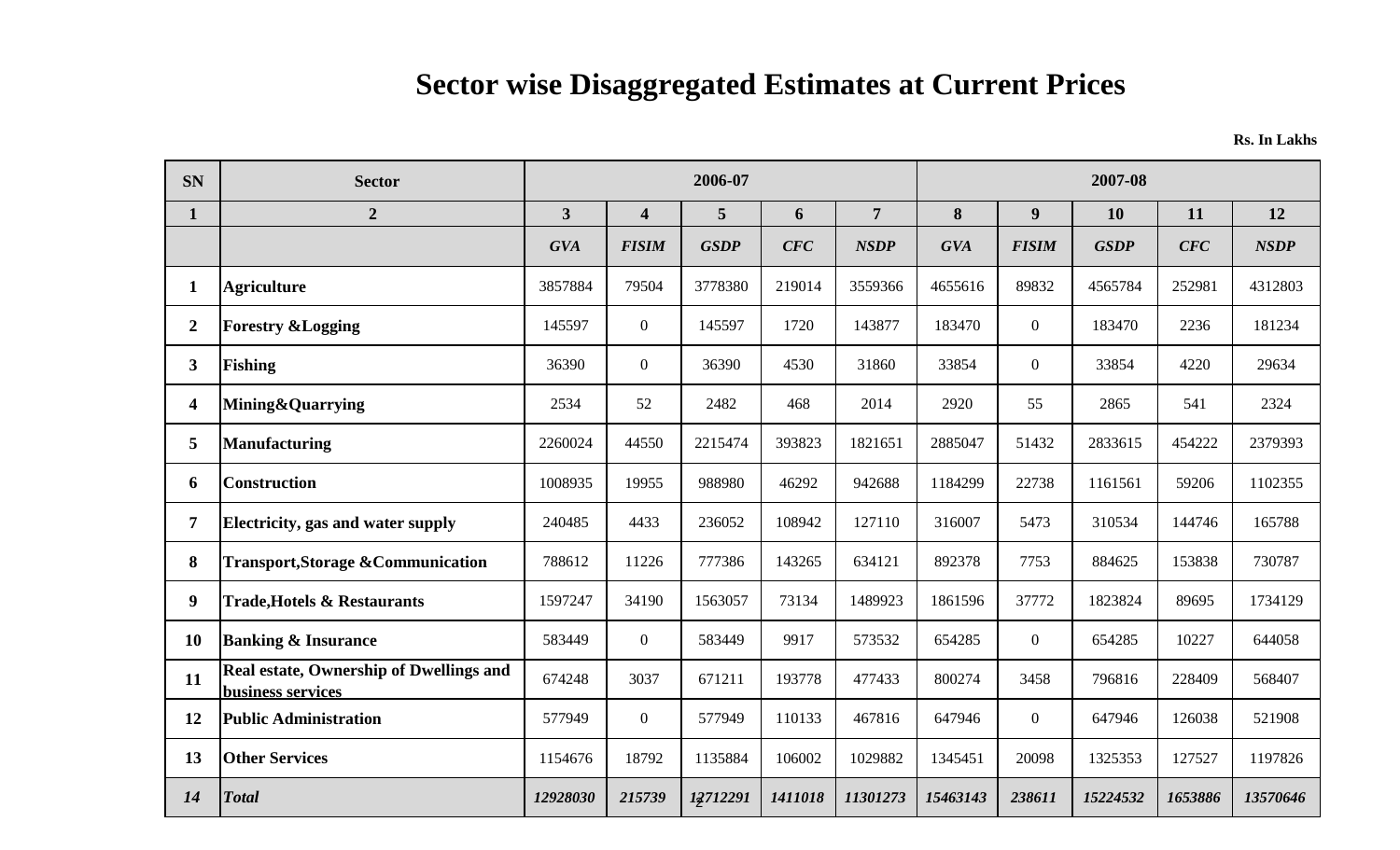| <b>SN</b>               | <b>Sector</b>                                                |                         |                         | 2008-09     |         |                |            |                  | 2009-10     |         |             |
|-------------------------|--------------------------------------------------------------|-------------------------|-------------------------|-------------|---------|----------------|------------|------------------|-------------|---------|-------------|
| $\mathbf{1}$            | $\overline{2}$                                               | $\overline{\mathbf{3}}$ | $\overline{\mathbf{4}}$ | 5           | 6       | $\overline{7}$ | 8          | $\boldsymbol{9}$ | 10          | 11      | 12          |
|                         |                                                              | <b>GVA</b>              | <b>FISIM</b>            | <b>GSDP</b> | CFC     | <b>NSDP</b>    | <b>GVA</b> | <b>FISIM</b>     | <b>GSDP</b> | CFC     | <b>NSDP</b> |
| $\mathbf{1}$            | <b>Agriculture</b>                                           | 5347835                 | 104759                  | 5243076     | 291648  | 4951428        | 5852805    | 112604           | 5740201     | 337436  | 5402765     |
| $\overline{2}$          | <b>Forestry &amp;Logging</b>                                 | 273102                  | $\overline{0}$          | 273102      | 3549    | 269553         | 405314     | $\overline{0}$   | 405314      | 4047    | 401267      |
| $\mathbf{3}$            | <b>Fishing</b>                                               | 37950                   | $\overline{0}$          | 37950       | 5335    | 32615          | 48423      | $\overline{0}$   | 48423       | 6999    | 41424       |
| $\overline{\mathbf{4}}$ | <b>Mining&amp;Quarrying</b>                                  | 5498                    | 112                     | 5386        | 1090    | 4296           | 3066       | 59               | 3007        | 696     | 2311        |
| 5                       | <b>Manufacturing</b>                                         | 3050555                 | 61143                   | 2989412     | 517304  | 2472108        | 3506069    | 66745            | 3439324     | 527086  | 2912238     |
| 6                       | <b>Construction</b>                                          | 1351506                 | 27530                   | 1323976     | 64974   | 1259002        | 1548938    | 28123            | 1520815     | 73796   | 1447019     |
| 7                       | Electricity, gas and water supply                            | 364377                  | 8177                    | 356200      | 164989  | 191211         | 416665     | 7072             | 409593      | 179179  | 230414      |
| 8                       | <b>Transport, Storage &amp; Communication</b>                | 999499                  | 14641                   | 984858      | 188152  | 796706         | 1176588    | 13728            | 1162860     | 218452  | 944408      |
| 9                       | <b>Trade, Hotels &amp; Restaurants</b>                       | 2175221                 | 43696                   | 2131525     | 110781  | 2020744        | 2346085    | 44118            | 2301967     | 123567  | 2178400     |
| 10                      | <b>Banking &amp; Insurance</b>                               | 775336                  | $\overline{0}$          | 775336      | 10558   | 764778         | 895032     | $\overline{0}$   | 895032      | 14657   | 880375      |
| 11                      | Real estate, Ownership of Dwellings and<br>business services | 940706                  | 6461                    | 934245      | 276873  | 657372         | 1095736    | 62418            | 1033318     | 322808  | 710510      |
| 12                      | <b>Public Administration</b>                                 | 814647                  | $\overline{0}$          | 814647      | 130594  | 684053         | 900466     | $\overline{0}$   | 900466      | 138856  | 761610      |
| 13                      | <b>Other Services</b>                                        | 1565103                 | 30903                   | 1534200     | 155343  | 1378857        | 1926898    | 37237            | 1889661     | 183747  | 1705914     |
| 14                      | <b>Total</b>                                                 | 17701335                | 297422                  | 17403913    | 1921190 | 15482723       | 20122085   | 372104           | 19749981    | 2131326 | 17618655    |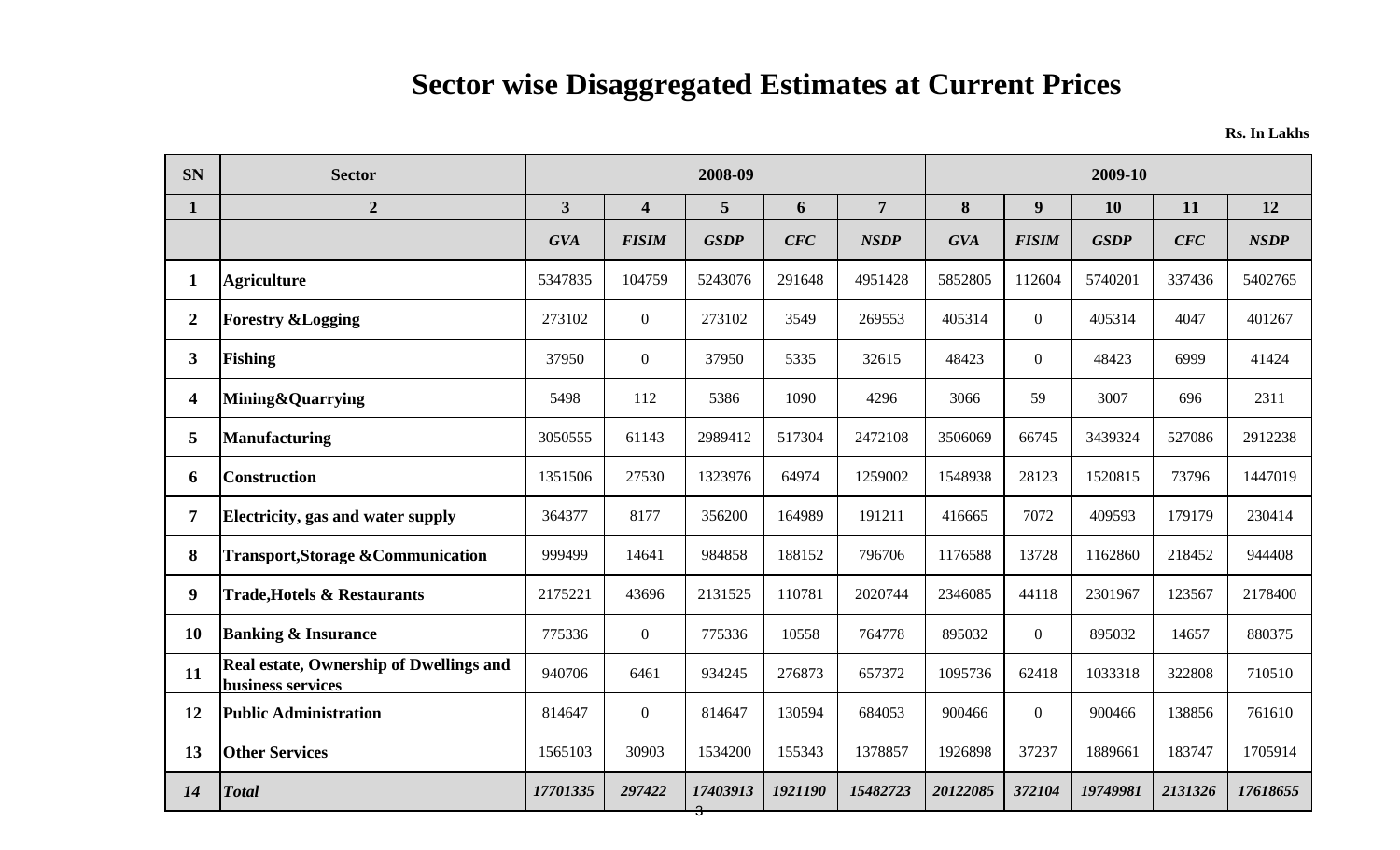| <b>SN</b>               | <b>Sector</b>                                          |                         |                         | 2010-11     |         |                 |            |              | $2011 - 12(P)$ |         |             |
|-------------------------|--------------------------------------------------------|-------------------------|-------------------------|-------------|---------|-----------------|------------|--------------|----------------|---------|-------------|
|                         | $\boldsymbol{2}$                                       | $\overline{\mathbf{3}}$ | $\overline{\mathbf{4}}$ | 5           | 6       | $7\overline{ }$ | 8          | 9            | <b>10</b>      | 11      | 12          |
|                         |                                                        | <b>GVA</b>              | <b>FISIM</b>            | <b>GSDP</b> | CFC     | <b>NSDP</b>     | <b>GVA</b> | <b>FISIM</b> | <b>GSDP</b>    | CFC     | <b>NSDP</b> |
| $\mathbf{1}$            | <b>Agriculture</b>                                     | 6475738                 | 146876                  | 6328862     | 389693  | 5939169         | 7204059    | 184742       | 7019317        | 456511  | 6562806     |
| $\boldsymbol{2}$        | <b>Forestry &amp; Logging</b>                          | 425414                  | $\mathbf{0}$            | 425414      | 5433    | 419981          | 451077     | $\mathbf 0$  | 451077         | 5967    | 445110      |
| 3                       | <b>Fishing</b>                                         | 51658                   | $\boldsymbol{0}$        | 51658       | 8182    | 43476           | 58612      | 0            | 58612          | 9151    | 49461       |
| $\overline{\mathbf{4}}$ | <b>Mining&amp;Quarrying</b>                            | 3407                    | 77                      | 3330        | 780     | 2550            | 1972       | 51           | 1921           | 660     | 1261        |
| 5                       | <b>Manufacturing</b>                                   | 4051393                 | 91892                   | 3959501     | 600952  | 3358549         | 4318499    | 110744       | 4207755        | 688951  | 3518804     |
| 6                       | <b>Construction</b>                                    | 1642461                 | 37254                   | 1605207     | 82401   | 1522806         | 1790662    | 45920        | 1744742        | 92833   | 1651909     |
| $\overline{7}$          | Electricity, gas and water supply                      | 452547                  | 10264                   | 442283      | 185199  | 257084          | 495353     | 10918        | 484435         | 231267  | 253168      |
| 8                       | <b>Transport, Storage</b><br><b>&amp;Communication</b> | 1234985                 | 25061                   | 1215924     | 227039  | 988885          | 1439638    | 24985        | 1414653        | 293240  | 1121413     |
| 9                       | <b>Trade, Hotels &amp; Restaurants</b>                 | 2769128                 | 62808                   | 2706320     | 145216  | 2561104         | 3152501    | 80843        | 3071658        | 196732  | 2874926     |
| 10                      | <b>Banking &amp; Insurance</b>                         | 1146251                 | $\boldsymbol{0}$        | 1146251     | 15238   | 1131013         | 1530606    | $\mathbf 0$  | 1530606        | 20812   | 1509794     |
| 11                      | <b>Real estate, Ownership of Dwellings</b><br>and      | 1287266                 | 7234                    | 1280032     | 391276  | 888756          | 1469273    | 10857        | 1458416        | 430852  | 1027564     |
| 12                      | <b>Public Administration</b>                           | 1058842                 | $\overline{0}$          | 1058842     | 145757  | 913085          | 1277867    | 0            | 1277867        | 203565  | 1074302     |
| 13                      | <b>Other Services</b>                                  | 2452407                 | 55624                   | 2396783     | 220743  | 2176040         | 2993073.96 | 76755        | 2916319        | 268124  | 2648195     |
| 14                      | <b>Total</b>                                           | 23051497                | 437090                  | 22620407    | 2417909 | 20202498        | 26183193   | 545815       | 25637378       | 2898665 | 22738713    |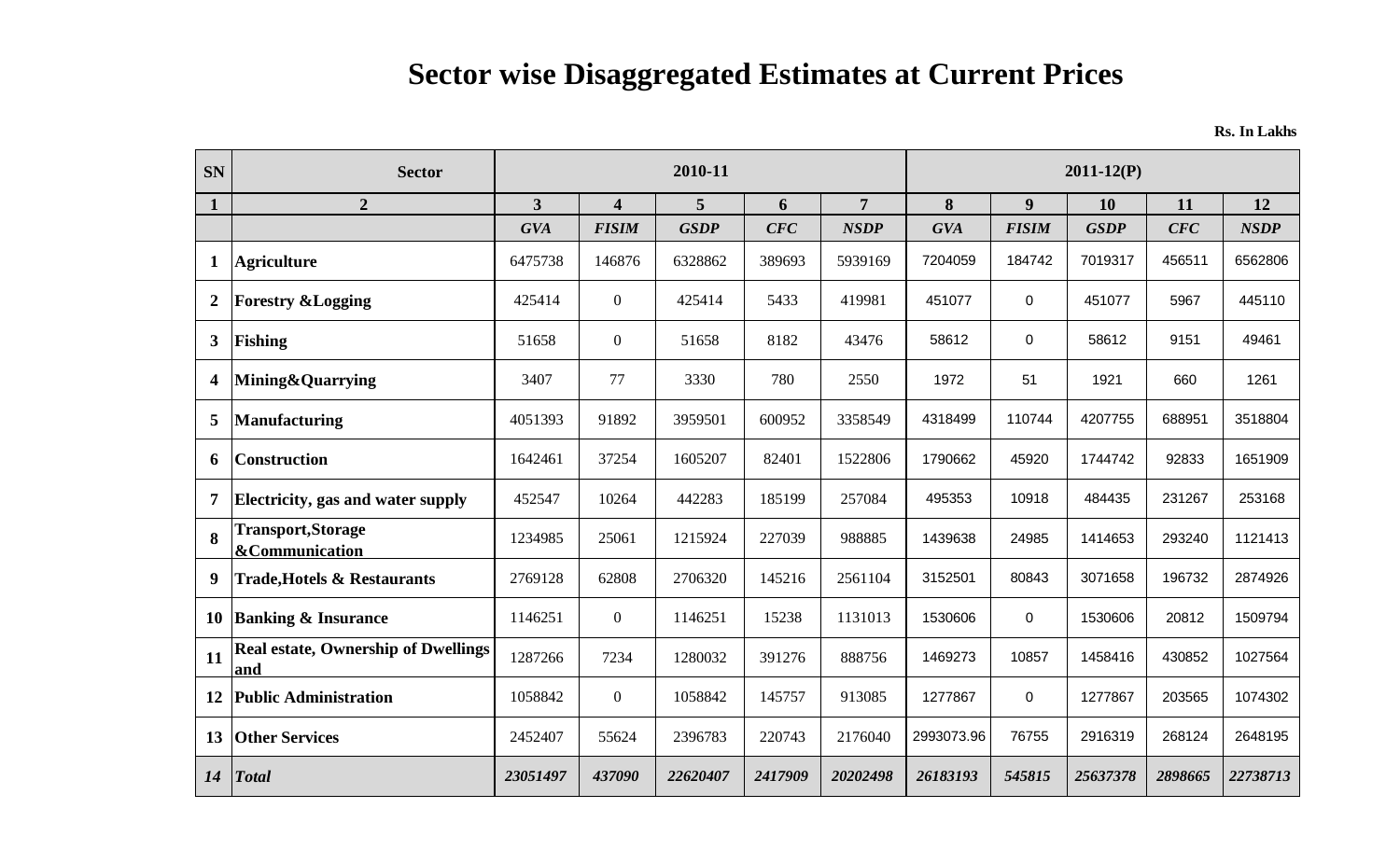| <b>SN</b>      | <b>Sector</b>                                                       |                |                         | 2004-05     |         |                | 2005-06    |                  |             |         |             |
|----------------|---------------------------------------------------------------------|----------------|-------------------------|-------------|---------|----------------|------------|------------------|-------------|---------|-------------|
| $\mathbf{1}$   | $\overline{2}$                                                      | $\overline{3}$ | $\overline{\mathbf{4}}$ | 5           | 6       | $\overline{7}$ | 8          | 9                | <b>10</b>   | 11      | 12          |
|                |                                                                     | <b>GVA</b>     | <b>FISIM</b>            | <b>GSDP</b> | CFC     | <b>NSDP</b>    | <b>GVA</b> | <b>FISIM</b>     | <b>GSDP</b> | CFC     | <b>NSDP</b> |
| $\mathbf{1}$   | <b>Agriculture</b>                                                  | 3073080        | 59027                   | 3014053     | 177268  | 2836785        | 3105624    | 67949            | 3037675     | 186418  | 2851257     |
| $\overline{2}$ | <b>Forestry &amp; Logging</b>                                       | 119356         | $\mathbf{0}$            | 119356      | 1566    | 117790         | 123071     | $\boldsymbol{0}$ | 123071      | 1364    | 121707      |
| 3 <sup>1</sup> | Fishing                                                             | 27840          | $\mathbf{0}$            | 27840       | 3587    | 24253          | 30687      | $\mathbf{0}$     | 30687       | 4023    | 26664       |
| 4              | Mining&Quarrying                                                    | 2226           | 42                      | 2184        | 377     | 1807           | 2248       | 49               | 2199        | 414     | 1785        |
| 5              | Manufacturing                                                       | 1494295        | 28275                   | 1466020     | 258812  | 1207208        | 1649754    | 35446            | 1614308     | 299631  | 1314677     |
| 6              | <b>Construction</b>                                                 | 644896         | 12309                   | 632587      | 28420   | 604167         | 744472     | 16363            | 728109      | 33525   | 694584      |
| $\overline{7}$ | Electricity, gas and water supply                                   | 304122         | 6999                    | 297123      | 129637  | 167486         | 327580     | 6780             | 320800      | 165113  | 155687      |
| 8              | <b>Transport, Storage &amp; Communication</b>                       | 622716         | 6971                    | 615745      | 109642  | 506103         | 685692     | 9247             | 676445      | 124481  | 551964      |
| 9              | <b>Trade, Hotels &amp; Restaurants</b>                              | 1211221        | 23282                   | 1187939     | 51501   | 1136438        | 1263902    | 27803            | 1236099     | 57821   | 1178278     |
| 10             | <b>Banking &amp; Insurance</b>                                      | 439206         | $\boldsymbol{0}$        | 439206      | 8585    | 430621         | 512590     | $\mathbf{0}$     | 512590      | 9463    | 503127      |
| 11             | <b>Real estate, Ownership of Dwellings and</b><br>business services | 550008         | 1770                    | 548238      | 147990  | 400248         | 575717     | 2356             | 573361      | 161709  | 411652      |
| 12             | <b>Public Administration</b>                                        | 468316         | $\mathbf{0}$            | 468316      | 86427   | 381889         | 478605     | $\mathbf{0}$     | 478605      | 93746   | 384859      |
| 13             | <b>Other Services</b>                                               | 879171         | 13927                   | 865244      | 69226   | 796018         | 938181     | 16522            | 921659      | 84919   | 836740      |
| 14             | Total                                                               | 9822511        | 152602                  | 9683851     | 1073038 | 8610813        | 10438123   | 182515           | 10255608    | 1222627 | 9032981     |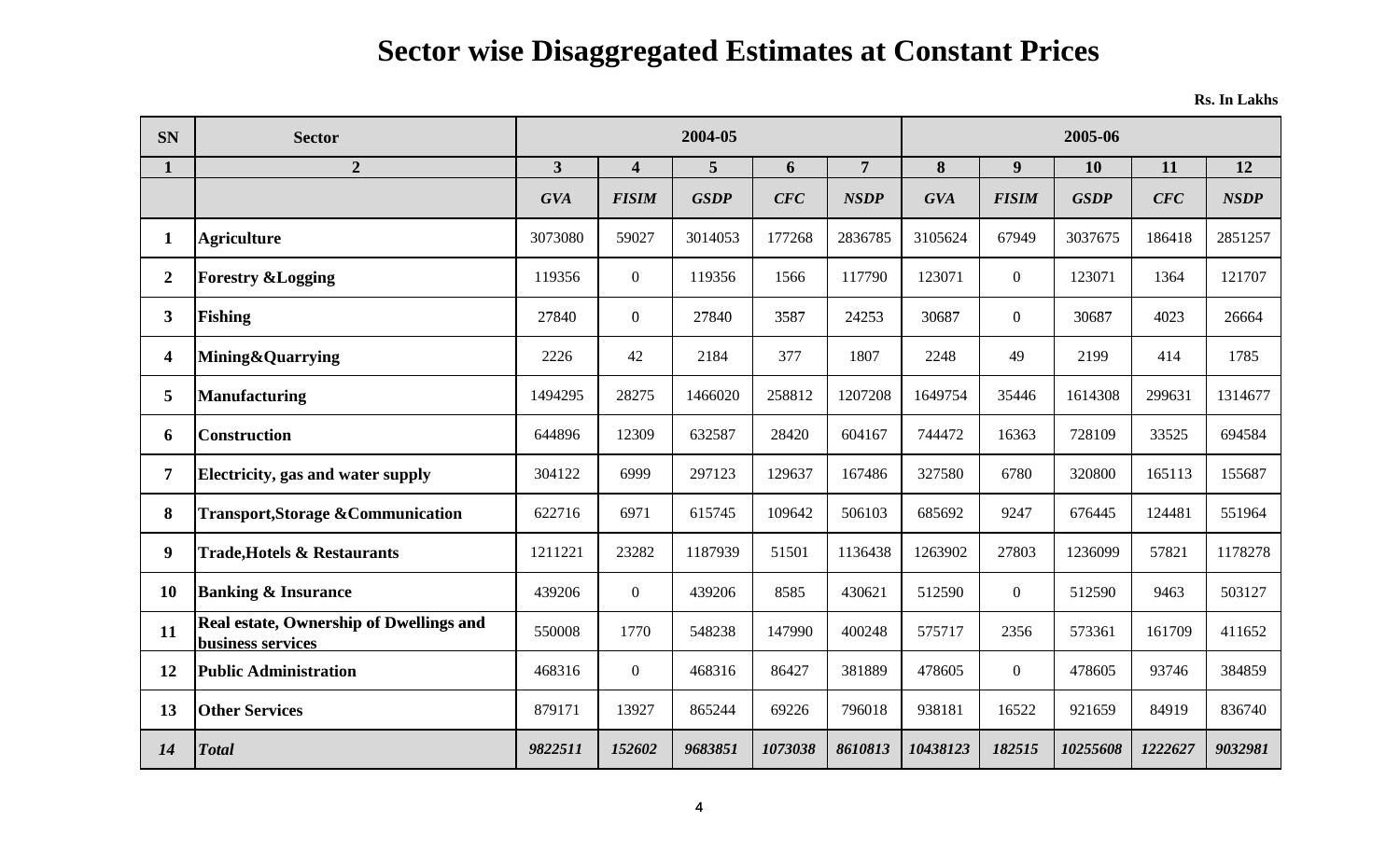| <b>SN</b>      | <b>Sector</b>                                                       |                         |                         | 2006-07     |         |                |            |                | 2007-08     |         |             |
|----------------|---------------------------------------------------------------------|-------------------------|-------------------------|-------------|---------|----------------|------------|----------------|-------------|---------|-------------|
| $\mathbf{1}$   | $\overline{2}$                                                      | $\overline{\mathbf{3}}$ | $\overline{\mathbf{4}}$ | 5           | 6       | $\overline{7}$ | 8          | 9              | <b>10</b>   | 11      | 12          |
|                |                                                                     | <b>GVA</b>              | <b>FISIM</b>            | <b>GSDP</b> | CFC     | <b>NSDP</b>    | <b>GVA</b> | <b>FISIM</b>   | <b>GSDP</b> | CFC     | <b>NSDP</b> |
| 1              | <b>Agriculture</b>                                                  | 3210210                 | 85403                   | 3124807     | 196642  | 2928165        | 3341712    | 91824          | 3249888     | 214422  | 3035466     |
| $\overline{2}$ | <b>Forestry &amp; Logging</b>                                       | 126548                  | $\boldsymbol{0}$        | 126548      | 1560    | 124988         | 129849     | $\overline{0}$ | 129849      | 1865    | 127984      |
| 3 <sup>1</sup> | Fishing                                                             | 31065                   | $\mathbf{0}$            | 31065       | 4394    | 26671          | 28212      | $\overline{0}$ | 28212       | 4149    | 24063       |
| 4              | Mining&Quarrying                                                    | 2279                    | 60                      | 2219        | 429     | 1790           | 2804       | 77             | 2727        | 478     | 2249        |
| 5              | <b>Manufacturing</b>                                                | 2060613                 | 53686                   | 2006927     | 362806  | 1644121        | 2478252    | 66084          | 2412168     | 407500  | 2004668     |
| 6              | <b>Construction</b>                                                 | 899230                  | 23010                   | 876220      | 43395   | 832825         | 982006     | 27005          | 955001      | 53927   | 901074      |
| $\overline{7}$ | Electricity, gas and water supply                                   | 359966                  | 9023                    | 350943      | 99564   | 251379         | 414668     | 10717          | 403951      | 127512  | 276439      |
| 8              | <b>Transport, Storage &amp; Communication</b>                       | 753023                  | 12002                   | 741021      | 133620  | 607401         | 825341     | 13125          | 812216      | 137288  | 674928      |
| 9 <sup>°</sup> | <b>Trade, Hotels &amp; Restaurants</b>                              | 1337351                 | 35847                   | 1301504     | 66812   | 1234692        | 1404938    | 38909          | 1366029     | 77375   | 1288654     |
| <b>10</b>      | <b>Banking &amp; Insurance</b>                                      | 642215                  | $\overline{0}$          | 642215      | 10747   | 631468         | 726547     | $\overline{0}$ | 726547      | 11455   | 715092      |
| 11             | <b>Real estate, Ownership of Dwellings and</b><br>business services | 604700                  | 3355                    | 601345      | 174012  | 427333         | 635156     | 4007           | 631149      | 189367  | 441782      |
| 12             | <b>Public Administration</b>                                        | 500790                  | $\overline{0}$          | 500790      | 100811  | 399979         | 533581     | $\overline{0}$ | 533581      | 110298  | 423283      |
| 13             | <b>Other Services</b>                                               | 1015375                 | 21240                   | 994135      | 97768   | 896367         | 1093989    | 22984          | 1071005     | 112869  | 958136      |
| 14             | <b>Total</b>                                                        | 11543365                | 243626                  | 11299739    | 1292560 | 10007179       | 12597055   | 274732         | 12322323    | 1448505 | 10873818    |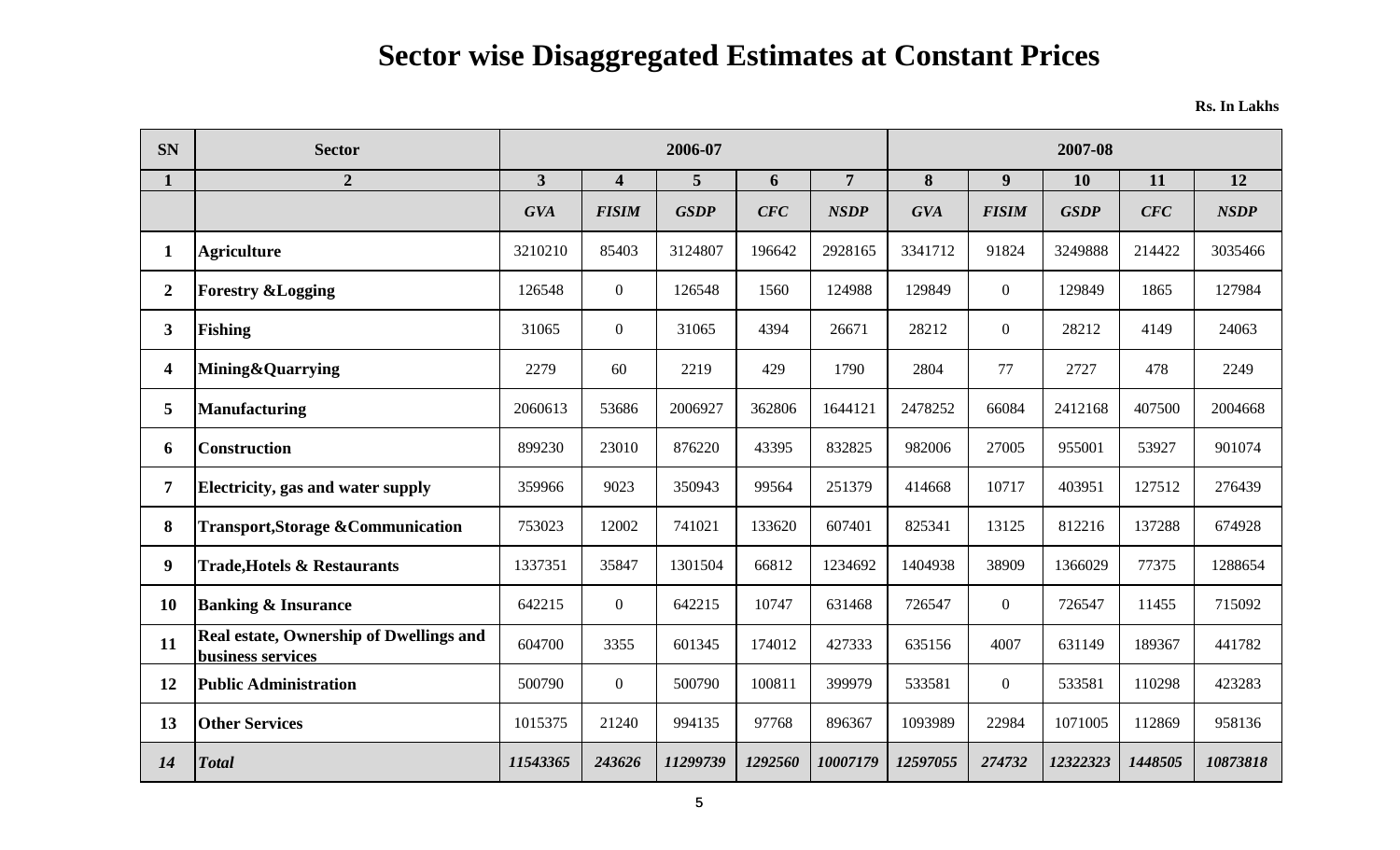**SN** Sector **1 2 3 4 5 6 7 8 9 10 11 12** *GVA FISIM GSDP CFC NSDP GVA FISIM GSDP CFC NSDP* **1 Agriculture** 3456683 112861 3343822 259145 3084677 3549247 146780 3402467 282275 3120192 **2 Forestry &Logging** 144992 0 144992 3428 141564 151158 0 151158 3481 3481 147677 **3 Fishing** 34770 0 34770 5606 29164 34980 0 34980 6453 28527 **4 Mining&Quarrying** 1 3182 112 3070 610 2460 1925 80 1845 464 1381 **5 Manufacturing** 13152420 111359 3041061 468439 3572622 3270041 135233 3134808 531084 2603724 **6 Construction** 1119709 36876 1082833 62317 1020516 1130610 46757 1083853 71176 1012677 **7 Electricity, gas and water supply** 435164 | 14972 | 420192 | 143478 | 276714 | 450350 | 16974 | 433376 | 164206 | 269170 **8 Transport,Storage &Communication** 1006304 26429 979875 174852 805023 1109606 23939 1085667 220799 864868 **9 Trade,Hotels & Restaurants** 1754271 62370 1691901 107147 1584754 1906876 78859 1828017 135018 1692999 **10 Banking & Insurance** 1 1135641 1 0 1135641 15238 1120403 1459541 0 1459541 15886 1443655 **<sup>11</sup> Real estate, Ownership of Dwellings and** 722454 7000 715454 252151 463303 754762 9497 745265 271744 473521 **12 Public Administration** | 714130 | 0 | 714130 | 109103 | 605027 | 780773 | 0 | 780773 | 134421 | 646352 **13 Other Services** 1512707 1 53436 1459271 167165 1292106 1657069 168528 1588541 194546 1393995 *14 Total 15192427 425415 14767012 1768679 12998333 16256938 526647 15730291 2031553 13698738* **2010-11 2011-12(P)**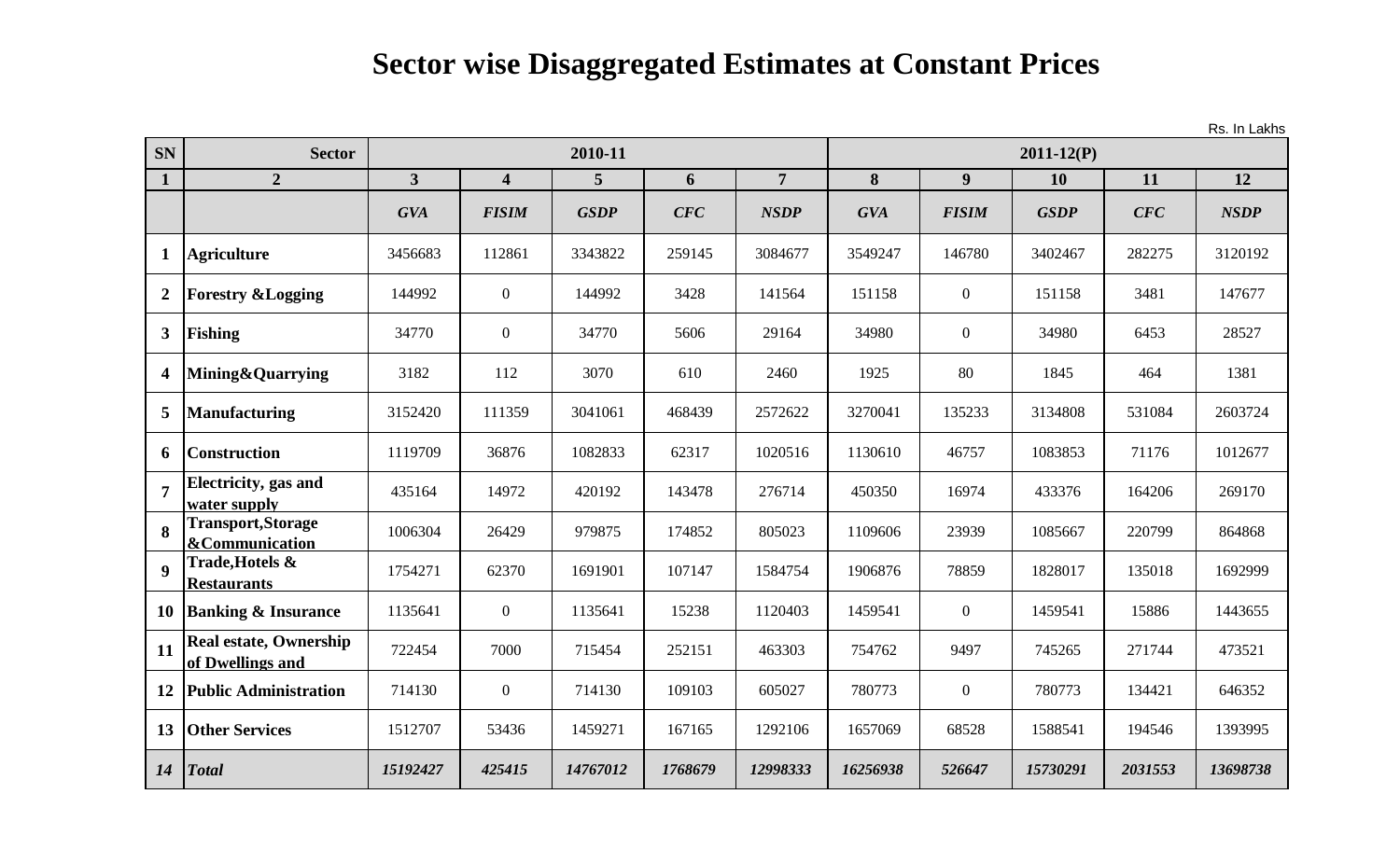# **Value Added from Agriculture at Current Prices**

| SI. No.                 | <b>Item</b>                                                                  | 2004-05        | 2005-06        | 2006-07                 | 2007-08 | 2008-09 | 2009-10        | 2010-11 | $2011 - 12(P)$ |
|-------------------------|------------------------------------------------------------------------------|----------------|----------------|-------------------------|---------|---------|----------------|---------|----------------|
|                         |                                                                              | $\overline{2}$ | 3 <sup>1</sup> | $\overline{\mathbf{4}}$ | 5       | 6       | $\overline{7}$ | 8       | 9              |
| $\mathbf{1}$            | <b>Value of Output</b><br>(Agriculture)                                      | 2762368        | 2957964        | 3338810                 | 4062637 | 4650485 | 5055378        | 5522328 | 6090206        |
| $\overline{2}$          | <b>Inputs Total</b>                                                          | 669990         | 676029         | 702852                  | 795404  | 835958  | 912232         | 961545  | 1020809        |
| 2.1                     | <b>Seed Cost</b>                                                             | 51105          | 56452          | 64531                   | 70202   | 70599   | 76543          | 79156   | 84252          |
| 2.2                     | <b>Organic Manure</b>                                                        | 15334          | 15988          | 16538                   | 16419   | 31222   | 31889          | 33570   | 34611          |
| 2.3                     | <b>Chemical Fertilisers</b>                                                  | 180660         | 196203         | 196711                  | 226079  | 236405  | 251256         | 256791  | 259162         |
| 2.4                     | Current Repairs & maintenance of fixed assets and<br>other operational costs | 31395          | 39523          | 45588                   | 52474   | 48451   | 64682          | 75384   | 87863          |
| 2.5                     | Irrigation Charges*                                                          | 60             | 68             |                         |         |         |                |         |                |
| 2.6                     | <b>Market Charges</b>                                                        | 88948          | 95246          | 107510                  | 130817  | 147776  | 162783         | 177819  | 196104         |
| 2.7                     | Electricity**                                                                | 39180          | 20341          | 2526                    | 1804    |         |                |         |                |
| 2.8                     | Pesticides and Insecticides                                                  | 15603          | 11114          | 13236                   | 16693   | 16367   | 16533          | 16749   | 16621          |
| 2.9                     | Diesal Oil                                                                   | 110446         | 110446         | 110446                  | 112776  | 113942  | 113060         | 114153  | 124142         |
| 2.10                    | <b>Feed Cost</b>                                                             | 137259         | 130648         | 145766                  | 168140  | 171196  | 195486         | 207923  | 218054         |
| 3 <sup>1</sup>          | Gross Value Added (1-2)                                                      | 2092378        | 2281935        | 2635958                 | 3267233 | 3814527 | 4143146        | 4560783 | 5069397        |
| $\overline{\mathbf{4}}$ | <b>FISIM</b>                                                                 | 40426          | 43128          | 54562                   | 63086   | 74560   | 79279          | 103446  | 130000         |
| 5 <sup>5</sup>          | $GSDP(3-4)$                                                                  | 2051952        | 2238807        | 2581396                 | 3204147 | 3739967 | 4063867        | 4457337 | 4939397        |
| 6                       | Consumption of fixed capital (CFC)                                           | 173745         | 191238         | 214731                  | 248064  | 285974  | 330687         | 381807  | 447381         |
| $\overline{7}$          | $NSDP(5-6)$                                                                  | 1878207        | 2047569        | 2366665                 | 2956083 | 3453993 | 3733180        | 4075530 | 4492016        |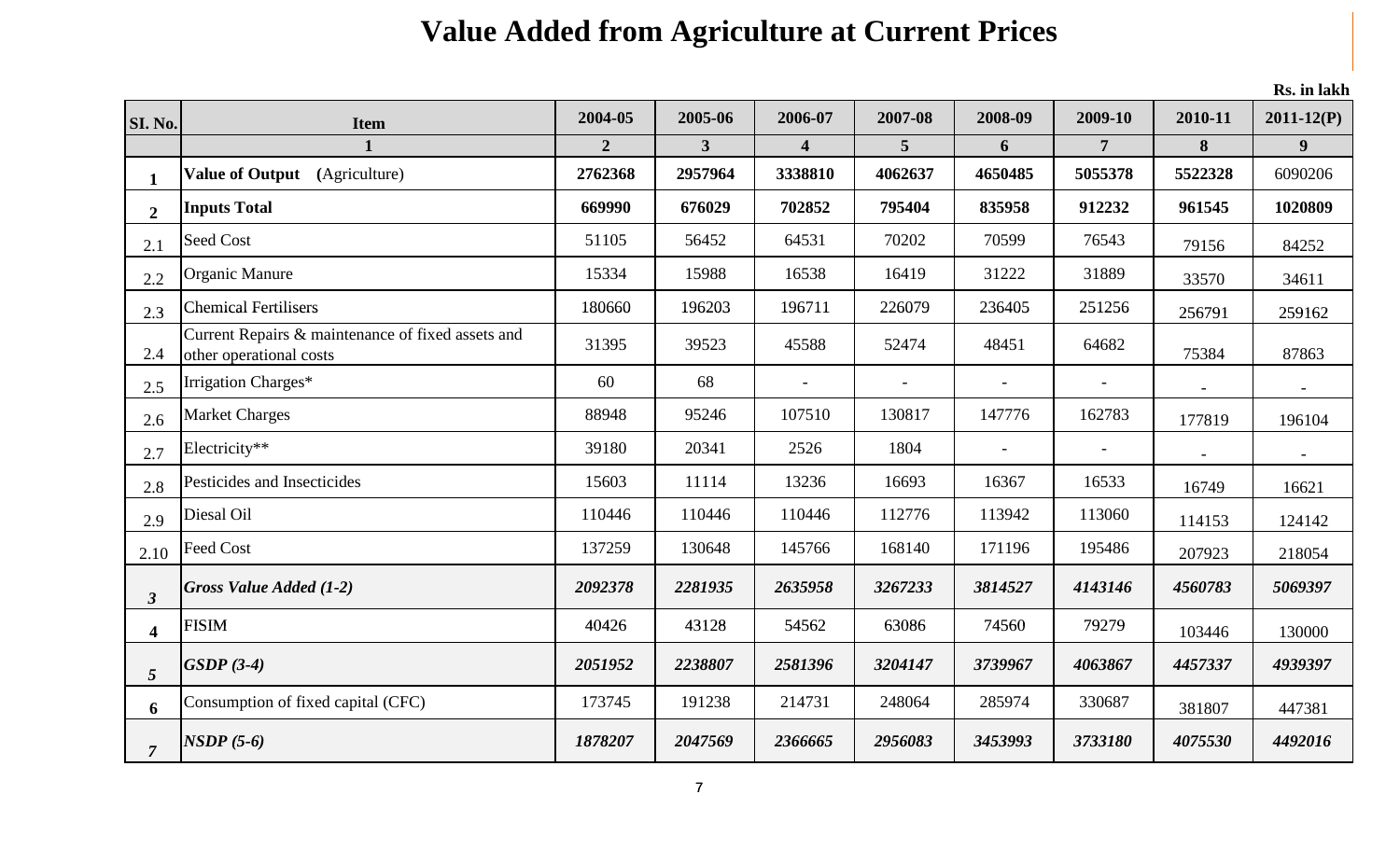# **Value Added from Agriculture at Constant(2004-05) Prices**

| SI. No.                 | <b>Item</b>                                                                  | 2004-05        | 2005-06        | 2006-07                 | 2007-08        | 2008-09                  | 2009-10                  | 2010-11 | $2011 - 12(P)$ |
|-------------------------|------------------------------------------------------------------------------|----------------|----------------|-------------------------|----------------|--------------------------|--------------------------|---------|----------------|
|                         | $\mathbf{1}$                                                                 | $\overline{2}$ | 3 <sup>1</sup> | $\overline{\mathbf{4}}$ | 5              | 6                        | $\overline{7}$           | 8       | 9              |
| $\mathbf{1}$            | Value of Output (Agriculture)                                                | 2762368        | 2704098        | 2758292                 | 2873564        | 2960613                  | 2974075                  | 3008919 | 3089003        |
| $\overline{2}$          | <b>Inputs Total</b>                                                          | 669990         | 650386         | 645979                  | 654775         | 679108                   | 701017                   | 705055  | 723204         |
| 2.1                     | Seed Cost                                                                    | 51105          | 49800          | 52659                   | 50709          | 52629                    | 52678                    | 53404   | 53148          |
| 2.2                     | Organic Manure                                                               | 15334          | 15472          | 15345                   | 15234          | 25898                    | 24957                    | 24074   | 23247          |
| 2.3                     | <b>Chemical Fertilisers</b>                                                  | 180660         | 196203         | 196711                  | 196590         | 205569                   | 218483                   | 223296  | 225358         |
| 2.4                     | Current Repairs & maintenance of fixed assets and other<br>operational costs | 31395          | 37343          | 40954                   | 45332          | 40268                    | 50989                    | 56519   | 63116          |
| 2.5                     | Irrigation Charges*                                                          | 60             | 68             | $\blacksquare$          | $\blacksquare$ | $\overline{\phantom{a}}$ | $\overline{\phantom{a}}$ |         |                |
| 2.6                     | <b>Market Charges</b>                                                        | 88948          | 87071          | 88817                   | 92529          | 95332                    | 95765                    | 96887   | 99466          |
| 2.7                     | Electricity**                                                                | 39180          | 20341          | 2526                    | 1804           | $\overline{a}$           | $\overline{\phantom{a}}$ |         |                |
| 2.8                     | Pesticides and Insecticides                                                  | 15603          | 12686          | 13511                   | 13748          | 13025                    | 13138                    | 12957   | 12719          |
| 2.9                     | Diesal Oil                                                                   | 110446         | 110446         | 110446                  | 112776         | 113942                   | 113060                   | 114153  | 124142         |
| 2.10                    | <b>Feed Cost</b>                                                             | 137259         | 120956         | 125010                  | 126053         | 132445                   | 131947                   | 123765  | 122008         |
| $\mathbf{3}$            | <b>Gross Value Added (1-2)</b>                                               | 2092378        | 2053712        | 2112313                 | 2218789        | 2281505                  | 2273058                  | 2303864 | 2365799        |
| $\overline{\mathbf{4}}$ | Fisim                                                                        | 40426          | 45181          | 56479                   | 61245          | 65987                    | 64557                    | 74847   | 97838          |
| 5 <sup>5</sup>          | $GSDP(3-4)$                                                                  | 2051952        | 2008531        | 2055834                 | 2157544        | 2215518                  | 2208501                  | 2229017 | 2267961        |
| 6                       | Consumption of fixed capital (CFC)                                           | 173745         | 182750         | 192774                  | 210134         | 216255                   | 236974                   | 253956  | 276630         |
| $\overline{7}$          | $NSDP(5-6)$                                                                  | 1878207        | 1825781        | 1863060                 | 1947410        | 1999263                  | 1971527                  | 1975061 | 1991331        |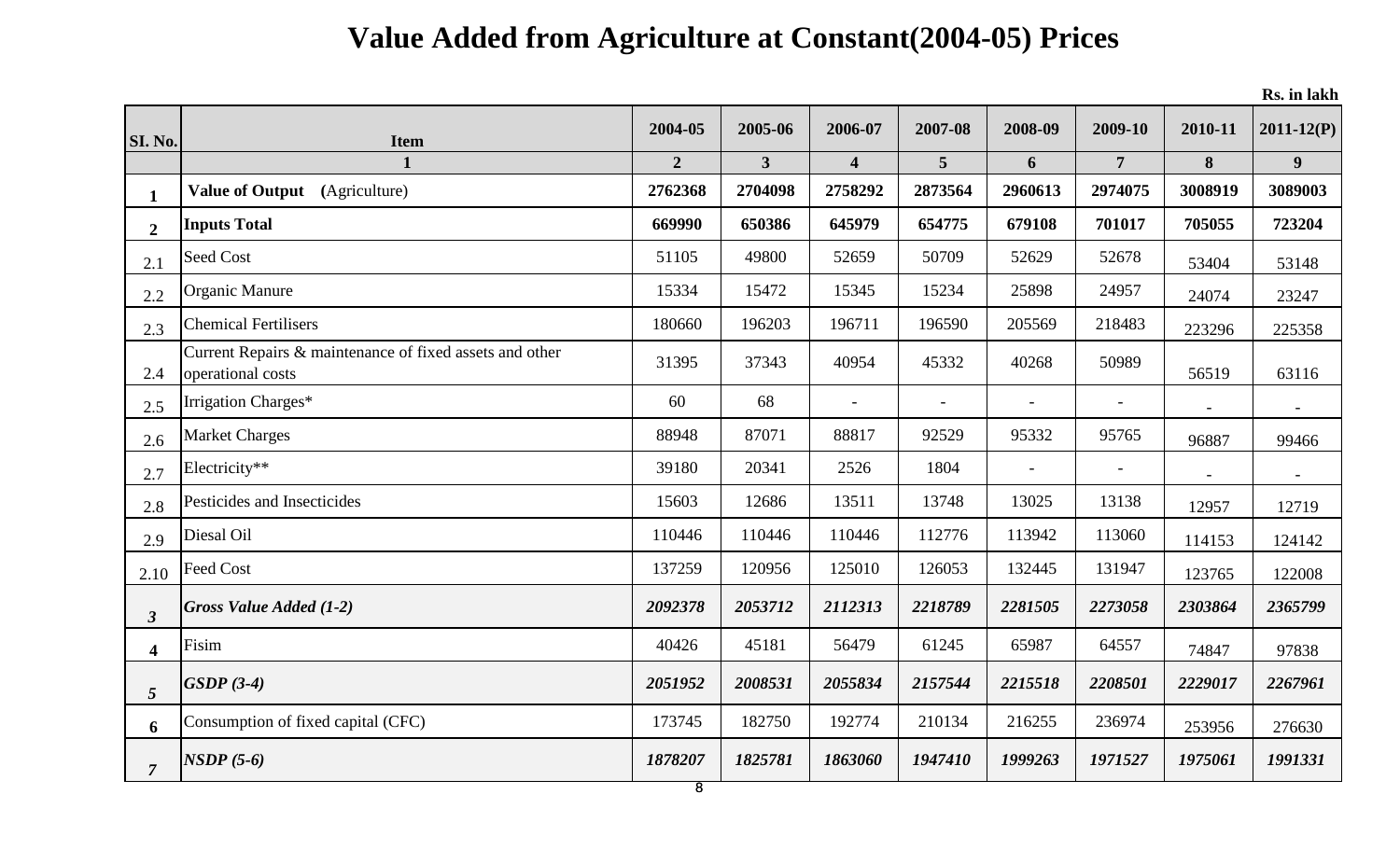|                |                                    |              |         |          |         |         |         |         | Rs. in lakh    |
|----------------|------------------------------------|--------------|---------|----------|---------|---------|---------|---------|----------------|
| SI. No.        | <b>Item</b>                        | 2004-05      | 2005-06 | 2006-07  | 2007-08 | 2008-09 | 2009-10 | 2010-11 | $2011 - 12(P)$ |
|                |                                    | $\mathbf{2}$ | 3       | $\Delta$ | 5       | 6       |         | 8       |                |
|                | <b>Value of Output</b> (Livestock) | 1295848      | 1380916 | 1557175  | 1775027 | 1940102 | 2159638 | 2393937 | 2637453        |
| $\overline{2}$ | <b>Inputs Total</b>                | 315146       | 300451  | 335249   | 386644  | 406794  | 449979  | 478982  | 502791         |
| 2.1            | <b>Market Charges</b>              | 16           | 17      | 20       | 21      | 33      | 35      | 36      | 43             |
| 2.2            | <b>Operational Charge</b>          | 3128         | 3342    | 3755     | 4266    | 4663    | 5155    | 5691    | 6254           |
| 2.3            | Repairs & maintenance              | 881          | 956     | 1071     | 1229    | 1419    | 1687    | 1964    | 2238           |
| 2.4            | <b>Feed Cost</b>                   | 311121       | 296136  | 330403   | 381128  | 400679  | 443102  | 471291  | 494256         |
|                | $Gross Value added (1-2)$          | 980702       | 1080465 | 1221926  | 1388383 | 1533308 | 1709659 | 1914955 | 2134662        |
| 4              | Fisim                              | 18601        | 20069   | 24942    | 26746   | 30199   | 33325   | 43430   | 54742          |
|                | $GSDP(3-4)$                        | 962101       | 1060396 | 1196984  | 1361637 | 1503109 | 1676334 | 1871525 | 2079920        |
| 6              | Consumption of fixed capital (CFC) | 3523         | 3823    | 4283     | 4917    | 5674    | 6749    | 7856    | 9130           |
|                | $NSDP(5-6)$                        | 958578       | 1056573 | 1192701  | 1356720 | 1497435 | 1669585 | 1863669 | 2070790        |

#### **Value Added from Livestock at Current Prices**

### **Value Added from Livestock at Constant(2004-05) Prices**

| <b>SI. No.</b> | <b>Item</b>                        | 2004-05 | 2005-06 | 2006-07 | 2007-08 | 2008-09     | $2009 - 10(R)$ | 2010-11 | $2011 - 12(P)$ |
|----------------|------------------------------------|---------|---------|---------|---------|-------------|----------------|---------|----------------|
|                |                                    |         |         |         |         | $\mathbf b$ |                | 8       |                |
|                | <b>Value of Output</b> (Livestock) | 1295848 | 1330230 | 1385569 | 1413102 | 1422425     | 1414298        | 1440374 | 1464854        |
|                | <b>Inputs Total</b>                | 315146  | 278318  | 287672  | 290179  | 294252      | 297679         | 287555  | 281406         |
| 2.1            | <b>Market Charges</b>              | 16      |         | 20      | 21      | 33          | 35             | 36      | 43             |
| 2.2            | <b>Operational Charge</b>          | 3128    | 3217    | 3329    | 3366    | 3387        | 3339           | 3383    | 3425           |
| 2.3            | Repairs & maintenance              | 881     | 917     | 967     | 1072    | 1102        | 1209           | 1302    | 1386           |
| 2.4            | Feed Cost                          | 311121  | 274167  | 283356  | 285720  | 289730      | 293096         | 282834  | 276552         |
|                | $Gross Value added (1-2)$          | 980702  | 1051912 | 1097897 | 1122923 | 1128173     | 1116619        | 1152819 | 1183448        |
|                | Fisim                              | 18601   | 22768   | 28924   | 30579   | 32338       | 32661          | 38014   | 48942          |
|                | $GSDP(3-4)$                        | 962101  | 1029144 | 1068973 | 1092344 | 1095835     | 1083958        | 1114805 | 1134506        |
|                | Consumption of fixed capital (CFC) | 3523    | 3668    | 3868    | 4288    | 4410        | 4837           | 5189    | 5645           |
|                | $NSDP(5-6)$                        | 958578  | 1025476 | 1065105 | 1088056 | 1091425     | 1079121        | 1109616 | 1128861        |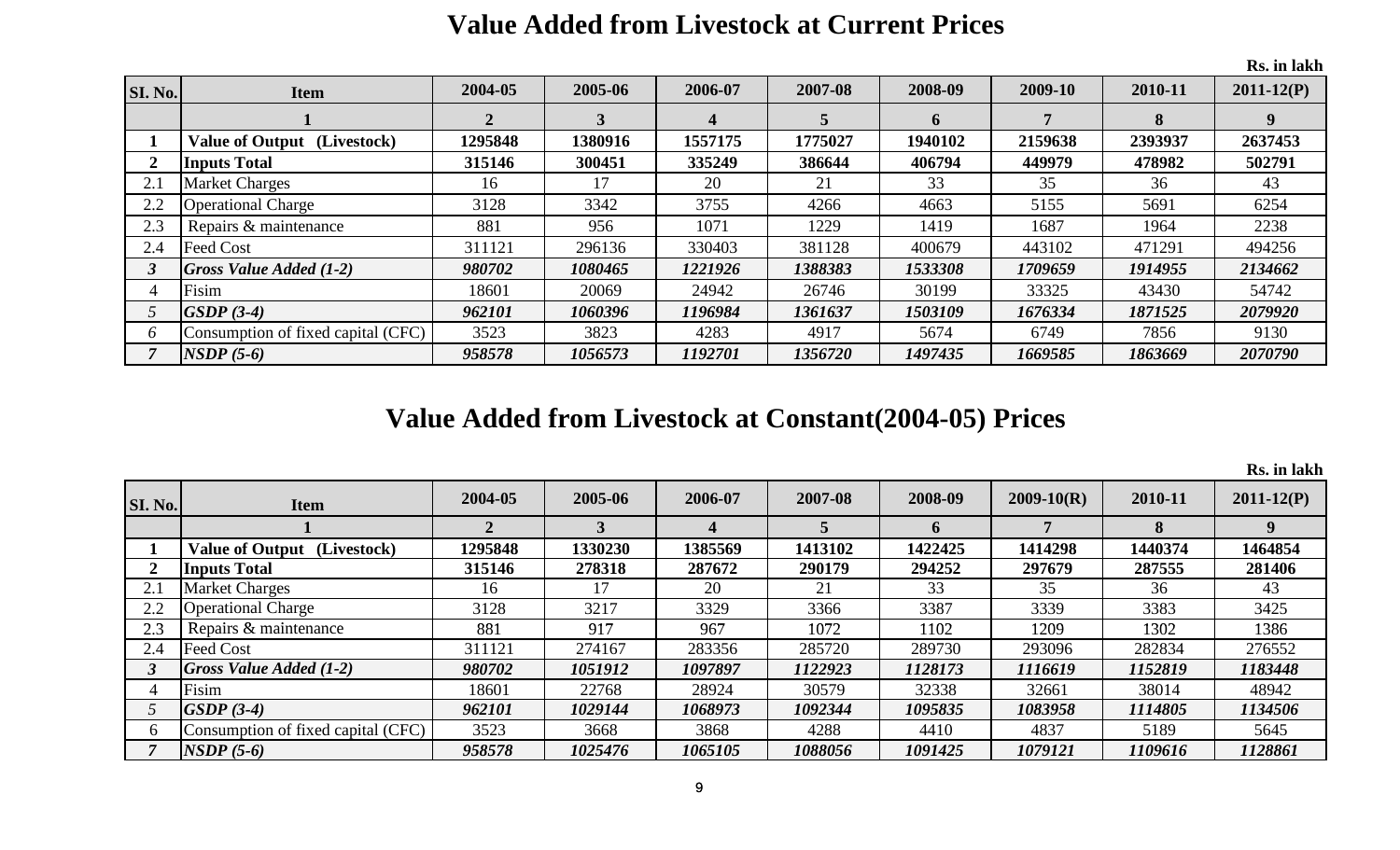### **Value Added from Forestry and Logging at Current Prices**

|                |                                       |         |         |         |         |         |         |          | Rs. in lakh    |
|----------------|---------------------------------------|---------|---------|---------|---------|---------|---------|----------|----------------|
| <b>SI. No.</b> | <b>Item</b>                           | 2004-05 | 2005-06 | 2006-07 | 2007-08 | 2008-09 | 2009-10 | 2010-11  | $2011 - 12(P)$ |
|                |                                       |         |         |         |         |         |         | 8        | 9              |
|                | <b>Value of Output</b>                | 141417  | 138919  | 172508  | 217382  | 323581  | 480230  | 504045   | 534451         |
| 1.1            | Industrial Wood                       | 90330   | 69212   | 66202   | 68728   | 170263  | 304010  | 311688   | 299782         |
| 1.2            | Fire Wood                             | 50593   | 69227   | 105813  | 148191  | 152942  | 175591  | 191974   | 234379         |
| 1.3            | <b>Minor Forest Products</b>          | 494     | 480     | 493     | 463     | 376     | 629     | 383      | 290            |
|                | Less: Repairs & maintenance and other | 22061   | 21671   | 26911   | 33912   | 50479   | 74916   | 78631    | 83374          |
|                | $Gross Value added (1-2)$             | 119356  | 117248  | 145597  | 183470  | 273102  | 405314  | 425414   | 451077         |
|                | Fisim                                 |         |         |         | 0       |         |         | $\theta$ | $\overline{0}$ |
|                | $GSDP(3-4)$                           | 119356  | 117248  | 145597  | 183470  | 273102  | 405314  | 425414   | 451077         |
| 6              | Consumption of fixed capital (CFC)    | 1566    | 1487    | 1720    | 2236    | 3549    | 4047    | 5433     | 5967           |
|                | $NSDP(5-6)$                           | 117790  | 115761  | 143877  | 181234  | 269553  | 401267  | 419981   | 445110         |

### **Value Added from Forestry and Logging at Constant(2004-05) Prices**

| <b>SI. No.</b> | <b>Item</b>                           | 2004-05 | 2005-06  | 2006-07 | 2007-08 | 2008-09 | 2009-10 | 2010-11 | $2011 - 12(P)$ |
|----------------|---------------------------------------|---------|----------|---------|---------|---------|---------|---------|----------------|
|                |                                       |         |          |         |         |         |         | 8       | 9              |
|                | <b>Value of Output</b>                | 141417  | 145819   | 149938  | 153849  | 159886  | 166179  | 171791  | 179097         |
| $\mathsf{l}.1$ | Industrial Wood                       | 90330   | 90723    | 90398   | 89343   | 89803   | 89606   | 88445   | 87862          |
| $\cdot$ .2     | Fire Wood                             | 50593   | 54706    | 59249   | 64289   | 69909   | 76296   | 83182   | 91123          |
| $\cdot$ 3      | <b>Minor Forest Products</b>          | 494     | 390      | 291     | 217     | 174     | 277     | 164     | 112            |
|                | Less: Repairs & maintenance and other | 22061   | 22748    | 23390   | 24000   | 24942   | 25924   | 26799   | 27939          |
|                | $Gross Value added (1-2)$             | 119356  | 123071   | 126548  | 129849  | 134944  | 140255  | 144992  | 151158         |
|                | Fisim                                 |         | $\Omega$ |         |         |         |         |         | $\overline{0}$ |
|                | $GSDP(3-4)$                           | 119356  | 123071   | 126548  | 129849  | 134944  | 140255  | 144992  | 151158         |
| 6              | Consumption of fixed capital (CFC)    | 1566    | 1364     | 1560    | 1865    | 1991    | 2802    | 3428    | 3481           |
|                | $NSDP(5-6)$                           | 117790  | 121707   | 124988  | 127984  | 132953  | 137453  | 141564  | 147677         |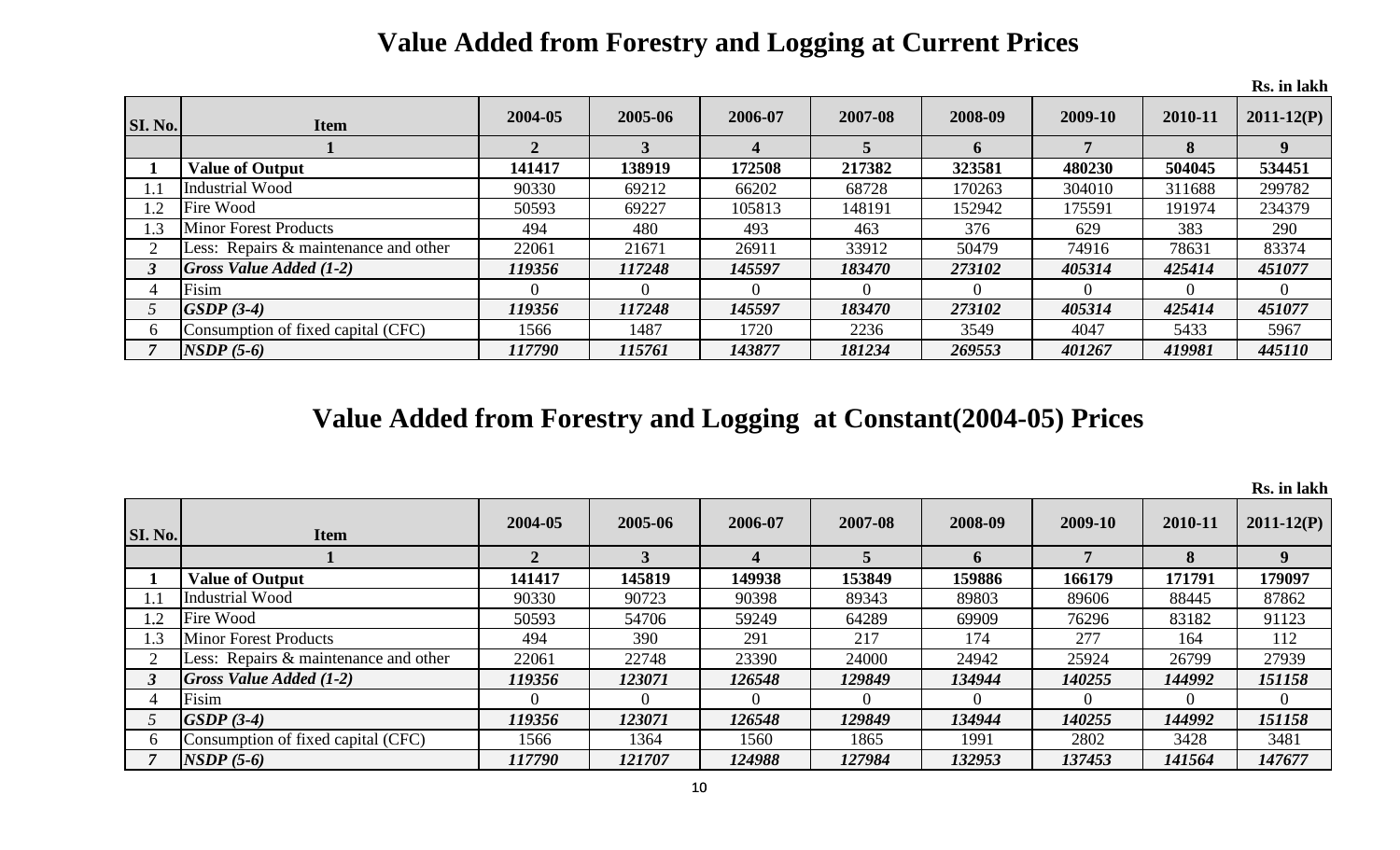#### **Value Added from Fishing at Current Prices**

|         |                                                           |                          |                          |                          |                          |                          |                          |                          | Rs. in lakh    |
|---------|-----------------------------------------------------------|--------------------------|--------------------------|--------------------------|--------------------------|--------------------------|--------------------------|--------------------------|----------------|
| SI. No. | <b>Item</b>                                               | 2004-05                  | 2005-06                  | 2006-07                  | 2007-08                  | 2008-09                  | 2009-10                  | 2010-11                  | $2011 - 12(P)$ |
|         |                                                           |                          |                          |                          |                          | h.                       |                          | 8                        |                |
|         | Value of Output                                           | 30594                    | 36612                    | 39989                    | 37202                    | 41703                    | 53211                    | 56767                    | 64409          |
|         | .1 Marine Fish                                            |                          | $\overline{\phantom{0}}$ | $\overline{\phantom{a}}$ |                          | $\overline{\phantom{0}}$ | $\overline{\phantom{a}}$ | $\overline{\phantom{a}}$ |                |
|         | .2 Inland Fish                                            | 27195                    | 32544                    | 35546                    | 33068                    | 37069                    | 47299                    | 50459                    | 57252          |
|         | 1.3 Subsistence Fish<br>$(12.5\% \text{ of inland Fish})$ | 3399                     | 4068                     | 4443                     | 4134                     | 4634                     | 5912                     | 6308                     | 7157           |
|         | 2 Repairs & maintenance and other operational costs       | 2754                     | 3295                     | 3599                     | 3348                     | 3753                     | 4788                     | 5109                     | 5797           |
|         | $3$ Gross Value Added (1-2)                               | 27840                    | 33317                    | 36390                    | 33854                    | 37950                    | 48423                    | 51658                    | 58612          |
|         | $4$ Fisim                                                 | $\overline{\phantom{a}}$ |                          | $\overline{\phantom{a}}$ | $\overline{\phantom{0}}$ |                          | $\blacksquare$           | $\overline{\phantom{a}}$ |                |
|         | $5  GSDP(3-4) $                                           | 27840                    | 33317                    | 36390                    | 33854                    | 37950                    | 48423                    | 51658                    | 58612          |
|         | 6 Consumption of fixed capital (CFC)                      | 3587                     | 4142                     | 4530                     | 4220                     | 5335                     | 6999                     | 8182                     | 9151           |
|         | $7$ $NSDP(5-6)$                                           | 24253                    | 29175                    | 31860                    | 29634                    | 32615                    | 41424                    | 43476                    | 49461          |

**Value Added from Fishing at Constant(2004-05) Prices**

|         |                                                           |         |         |         |         |         |         |         | RS. In lakn    |
|---------|-----------------------------------------------------------|---------|---------|---------|---------|---------|---------|---------|----------------|
| SI. No. | <b>Item</b>                                               | 2004-05 | 2005-06 | 2006-07 | 2007-08 | 2008-09 | 2009-10 | 2010-11 | $2011 - 12(P)$ |
|         |                                                           |         |         |         |         | 6       |         | 8       | 9              |
|         | <b>Value of Output</b>                                    | 30594   | 33721   | 34137   | 31002   | 33944   | 37248   | 38208   | 38439          |
|         | 1.1 Marine Fish                                           |         |         |         |         |         |         |         |                |
|         | 1.2 Inland Fish                                           | 27195   | 29975   | 30344   | 27557   | 30172   | 33109   | 33963   | 34168          |
|         | 1.3 Subsistence Fish<br>$(12.5\% \text{ of inland Fish})$ | 3399    | 3746    | 3793    | 3445    | 3772    | 4139    | 4245    | 4271           |
|         | 2 Repairs & maintenance and other operational costs       | 2754    | 3034    | 3072    | 2790    | 3055    | 3352    | 3438    | 3459           |
|         | $3$ Gross Value Added (1-2)                               | 27840   | 30687   | 31065   | 28212   | 30889   | 33896   | 34770   | 34980          |
|         | 4 Fisim                                                   |         |         | ۰       |         |         |         | ۰       |                |
|         | $5  GSDP(3-4) $                                           | 27840   | 30687   | 31065   | 28212   | 30889   | 33896   | 34770   | 34980          |
|         | 4 Consumption of fixed capital (CFC)                      | 3587    | 4023    | 4394    | 4149    | 4543    | 4985    | 5606    | 6453           |
|         | $7$ NSDP(5-6)                                             | 24253   | 26664   | 26671   | 24063   | 26346   | 28911   | 29164   | 28527          |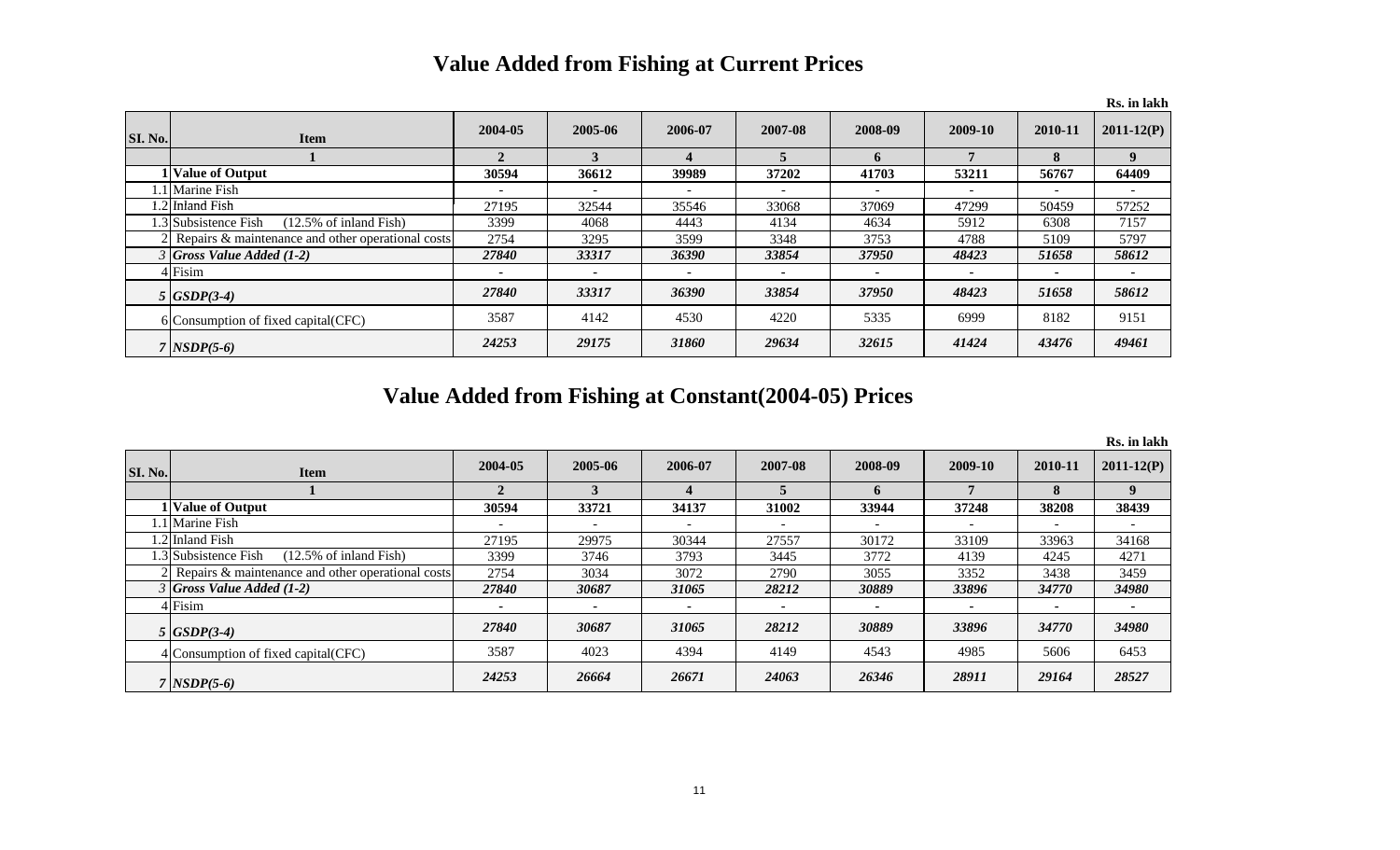### **Value Added from Mining at Current Prices**

|                |                                      |         |         |         |         |             |         |         | Rs. in lakh    |
|----------------|--------------------------------------|---------|---------|---------|---------|-------------|---------|---------|----------------|
| <b>SI. No.</b> | <b>Item</b>                          | 2004-05 | 2005-06 | 2006-07 | 2007-08 | 2008-09     | 2009-10 | 2010-11 | $2011 - 12(P)$ |
|                |                                      |         |         |         |         | $\mathbf n$ |         | 8       |                |
|                | 1 GVO                                | 2504    | 2666    | 2850    | 3285    | 6561        | 3535    | 4066    | 2308           |
|                | 2 Overhead Charges                   | 278     | 296     | 316     | 365     | 1063        | 469     | 659     | 336            |
|                | $3$ Gross Value Added (1-2)          | 2226    | 2370    | 2534    | 2920    | 5498        | 3066    | 3407    | 1972           |
|                | $4$ Fisim                            | 42      | 44      | 52      | 55      | 112         | 59      | 77      | 51             |
|                | $5  GSDP(3-4) $                      | 2184    | 2326    | 2482    | 2865    | 5386        | 3007    | 3330    | 1921           |
|                | 6 Consumption of fixed capital (CFC) | 377     | 431     | 468     | 541     | 1090        | 696     | 780     | 660            |
|                | $7$ NSDP(5-6)                        | 1807    | 1895    | 2014    | 2324    | 4296        | 2311    | 2550    | 1261           |

### **Value Added from Mining at Constant(2004-05) Prices**

|         |                                      |         |         |         |         |         |         |             | IS. III IARII  |
|---------|--------------------------------------|---------|---------|---------|---------|---------|---------|-------------|----------------|
| SI. No. | <b>Item</b>                          | 2004-05 | 2005-06 | 2006-07 | 2007-08 | 2008-09 | 2009-10 | 2010-11     | $2011 - 12(P)$ |
|         |                                      |         |         |         |         | v       |         | $\mathbf o$ |                |
|         | l GVO                                | 2504    | 2529    | 2564    | 3154    | 4101    | 3362    | 3669        | 2254           |
|         | 2 Overhead Charges                   | 278     | 281     | 285     | 350     | 664     | 446     | 487         | 329            |
|         | $3 Gross Value added (1-2) $         | 2226    | 2248    | 2279    | 2804    | 3437    | 2916    | 3182        | 1925           |
|         | $4$ Fisim                            | 42      | 49      | 60      | 77      | 105     | 85      | 112         | 80             |
|         | $5 GSDP(3-4) $                       | 2184    | 2199    | 2219    | 2727    | 3332    | 2831    | 3070        | 1845           |
|         | 6 Consumption of fixed capital (CFC) | 377     | 414     | 429     | 478     | 931     | 552     | 610         | 464            |
|         | $7 NSDP(5-6) $                       | 1807    | 1785    | 1790    | 2249    | 2401    | 2279    | 2460        | 1381           |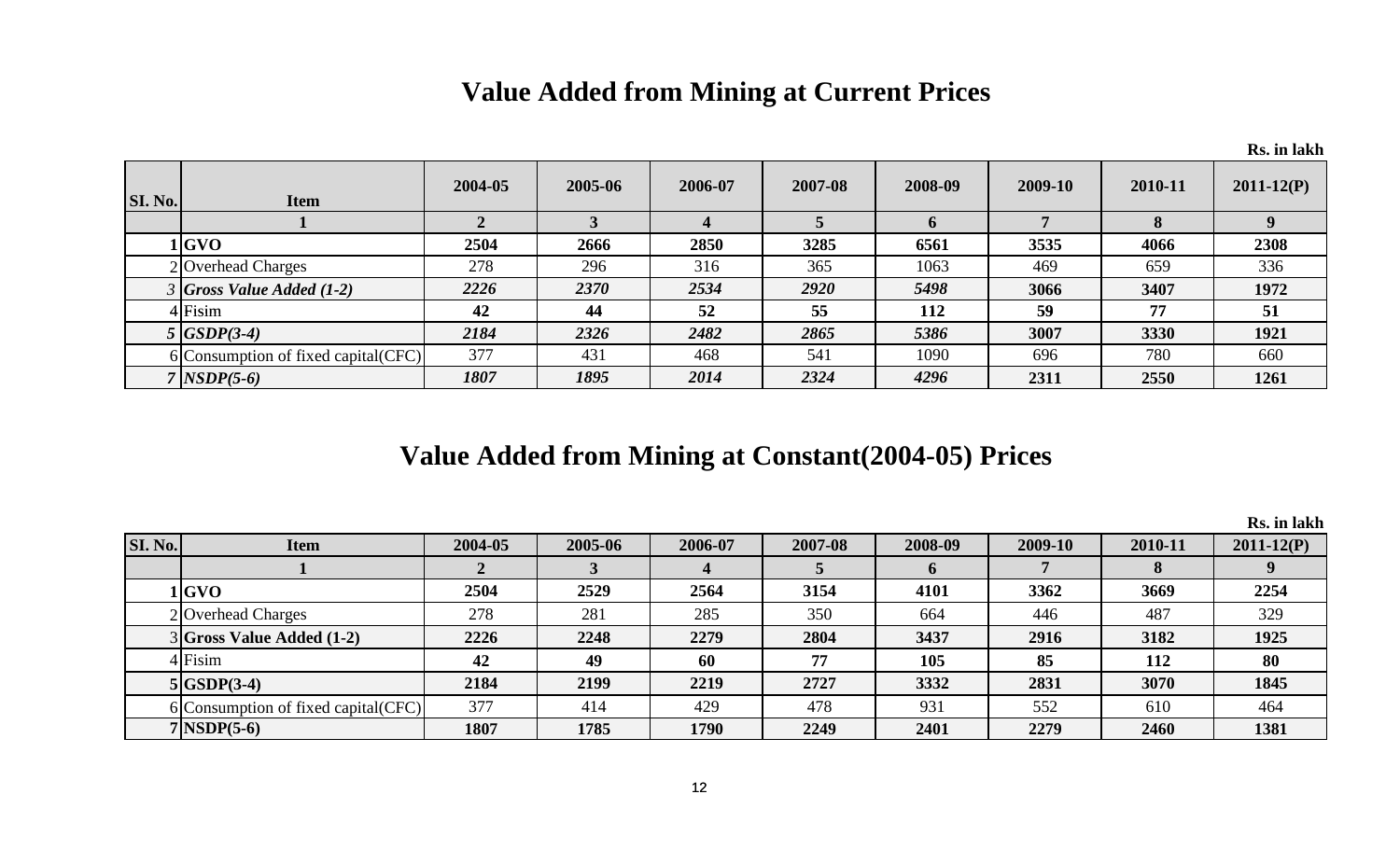#### **Value Added from Manufacturing-Registered at Current Prices**

|                |                              |         |         |         |         |          |          |          | Rs. in lakh    |
|----------------|------------------------------|---------|---------|---------|---------|----------|----------|----------|----------------|
| <b>SI. No.</b> | <b>Item</b>                  | 2004-05 | 2005-06 | 2006-07 | 2007-08 | 2008-09  | 2009-10  | 2010-11  | $2011 - 12(P)$ |
|                |                              |         |         | 4       |         | 6        |          | 8        | 9              |
|                | <b>Total Output</b>          | 5130951 | 5575734 | 7343064 | 9050840 | 10496381 | 11623697 | 14688580 | 15949659       |
| $\mathbf 2$    | <b>Total Input</b>           | 4439172 | 4794700 | 6172350 | 7465092 | 8815853  | 9616790  | 12356903 | 13526323       |
| $\mathbf{3}$   | $Gross Value added (1-2)$    | 691779  | 781034  | 1170714 | 1585748 | 1680528  | 2006907  | 2331677  | 2423336        |
| 4              | <b>Less FISIM</b>            | 13090   | 14588   | 23809   | 29752   | 35832    | 40565    | 52886    | 62144          |
|                | $GSDP(3-4)$                  | 678689  | 766446  | 1146905 | 1555996 | 1644696  | 1966342  | 2278791  | 2361192        |
| 6              | Consumption of fixed capital | 172001  | 216549  | 281618  | 334326  | 381448   | 372210   | 428451   | 502977         |
|                | $NSDP(5-6)$                  | 506688  | 549897  | 865287  | 1221670 | 1263248  | 1594132  | 1850340  | 1858215        |

#### **Value Added from Manufacturing-Registered at Constant(2004-05) Prices**

| <b>SI. No.</b> | <b>Item</b>                  | 2004-05 | 2005-06 | 2006-07 | 2007-08 | 2008-09     | 2009-10 | 2010-11 | $2011 - 12(P)$ |
|----------------|------------------------------|---------|---------|---------|---------|-------------|---------|---------|----------------|
|                |                              |         |         | 4       |         | $\mathbf 0$ |         | 8       |                |
|                | <b>Gross Value Added</b>     | 691779  | 763303  | 1059551 | 1329602 | 1406212     | 1641038 | 1837598 | 1908468        |
|                | <b>FISIM</b>                 | 13090   | 16783   | 28506   | 37556   | 38574       | 40088   | 64913   | 78925          |
|                | $GSDP(1-2)$                  | 678689  | 746520  | 1031045 | 1292046 | 1367638     | 1600950 | 1772685 | 1829543        |
|                | Consumption of fixed capital | 172001  | 207044  | 261972  | 301486  | 322284      | 311785  | 331240  | 391328         |
|                | $NSDP(3-4)$                  | 506688  | 539476  | 769073  | 990560  | 1045354     | 1289165 | 1441445 | 1438215        |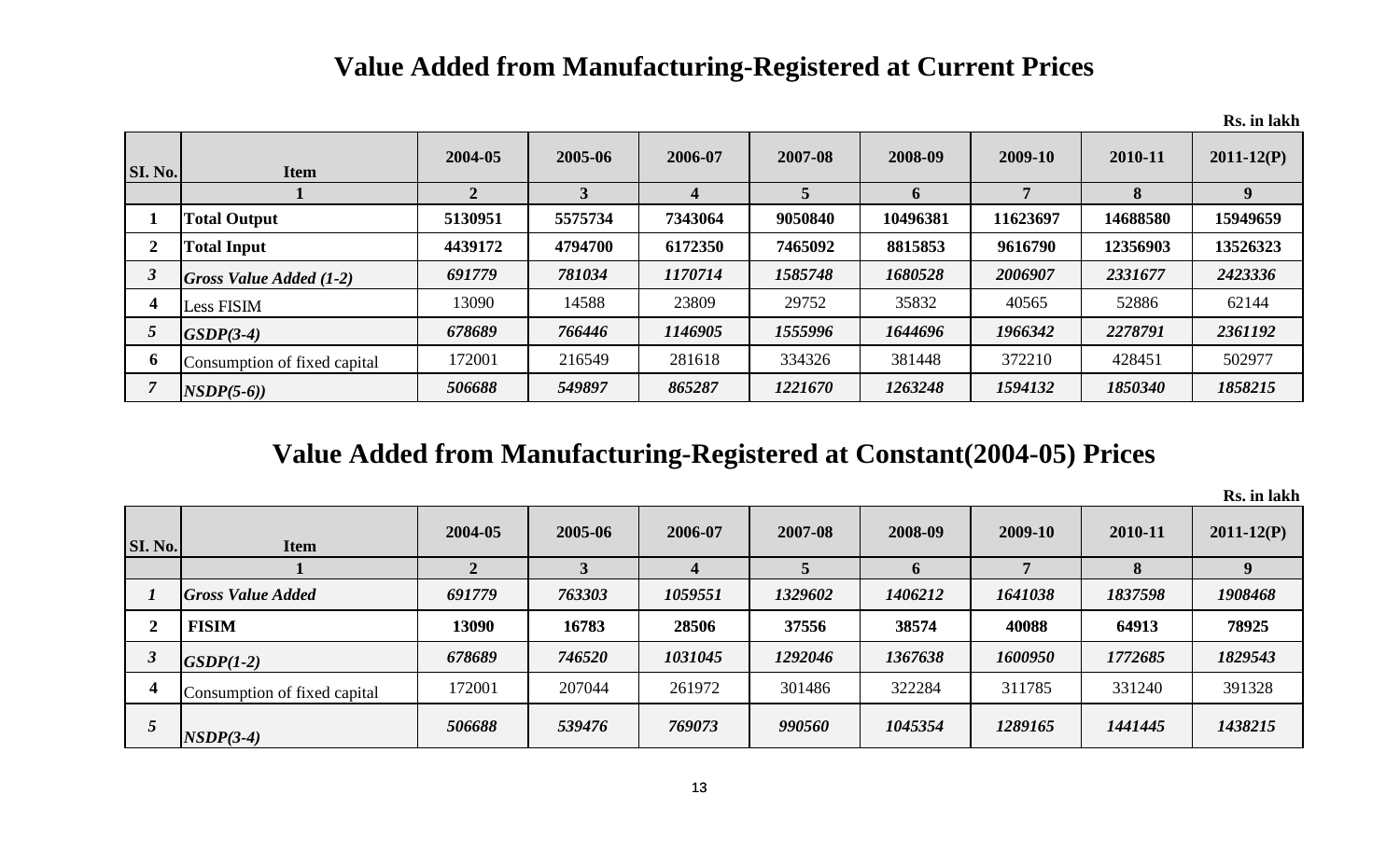### **Value Added from Manufacturing-Unregistered at Current Prices**

**Rs. in lakh**

| <b>SI. No.</b> | <b>Item</b>                  | 2004-05 | 2005-06      | 2006-07 | 2007-08 | 2008-09 | 2009-10 | 2010-11 | $2011 - 12(P)$ |
|----------------|------------------------------|---------|--------------|---------|---------|---------|---------|---------|----------------|
|                |                              |         | $\mathbf{3}$ |         |         | 6       |         | 8       | 9              |
|                | <b>Gross Value Added</b>     | 802516  | 911045       | 1089310 | 1299299 | 1370027 | 1499162 | 1719716 | 1895163        |
| $\mathbf{2}$   | <b>FISIM</b>                 | 15185   | 16416        | 20741   | 21680   | 25311   | 26180   | 39006   | 48600          |
| $\mathbf{3}$   | $GSDP(1-2)$                  | 787331  | 894629       | 1068569 | 1277619 | 1344716 | 1472982 | 1680710 | 1846563        |
| 4              | Consumption of fixed capital | 86811   | 98860        | 112205  | 119896  | 135856  | 154876  | 172501  | 185974         |
| $\mathcal{L}$  | $NSDP(3-4)$                  | 700520  | 795769       | 956364  | 1157723 | 1208860 | 1318106 | 1508209 | 1660589        |

### **Value Added from Manufacturing-Unregistered at Constant(2004-05) Prices**

| <b>SI. No.</b>       | <b>Item</b>                  | 2004-05 | 2005-06 | 2006-07 | 2007-08 | 2008-09      | 2009-10 | 2010-11 | $2011 - 12(P)$ |
|----------------------|------------------------------|---------|---------|---------|---------|--------------|---------|---------|----------------|
|                      |                              |         |         |         |         | $\mathbf{D}$ |         | 8       | 9              |
|                      | <b>Gross Value Added</b>     | 802516  | 886451  | 1001062 | 1148650 | 1149063      | 1218973 | 1314822 | 1361573        |
|                      | <b>FISIM</b>                 | 15185   | 18663   | 25180   | 28528   | 28412        | 32059   | 46446   | 56308          |
| $\boldsymbol{\beta}$ | $GSDP(1-2)$                  | 787331  | 867788  | 975882  | 1120122 | 1120651      | 1186914 | 1268376 | 1305265        |
| 4                    | Consumption of fixed capital | 86811   | 92587   | 100834  | 106014  | 115057       | 127013  | 137199  | 139756         |
|                      | $NSDP(3-4)$                  | 700520  | 775201  | 875048  | 1014108 | 1005594      | 1059901 | 1131177 | 1165509        |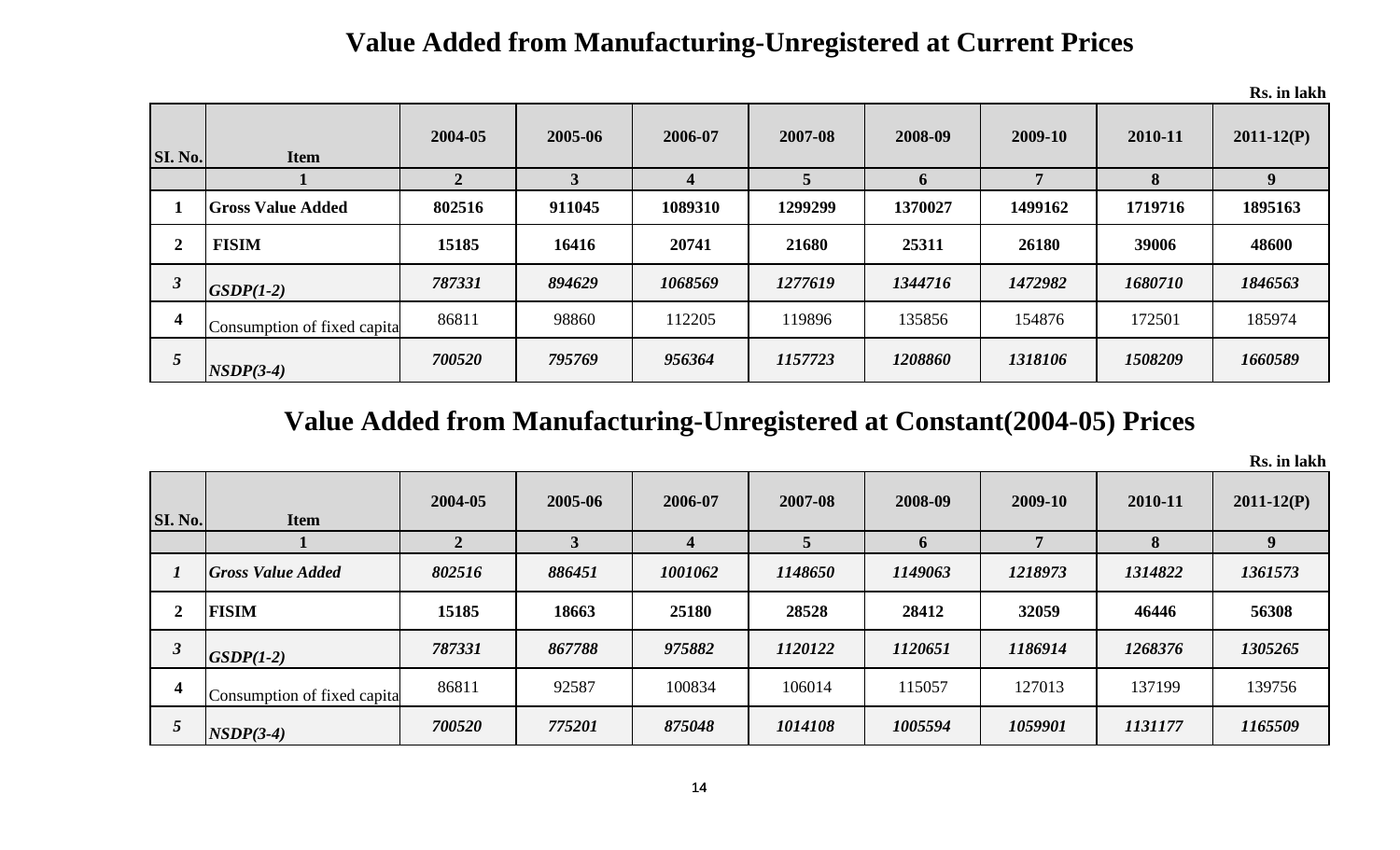### **Value Added from Construction at Current Prices**

|                |                                |              |         |         |         |         |         |         | Rs. in lakh    |
|----------------|--------------------------------|--------------|---------|---------|---------|---------|---------|---------|----------------|
| <b>SI. No.</b> | <b>Item</b>                    | 2004-05      | 2005-06 | 2006-07 | 2007-08 | 2008-09 | 2009-10 | 2010-11 | $2011 - 12(P)$ |
|                |                                | $\mathbf{2}$ | 3       | 4       | 5       | 6       | 7       | 8       | 9 <sup>°</sup> |
|                | $1.1$ Public                   | 88348        | 90612   | 171325  | 199658  | 216371  | 285570  | 316444  | 235545         |
|                | 1.2 Supraregional              | 21775        | 11272   | 13450   | 13237   | 16570   | 26068   | 26999   | 22034          |
|                | 1.3 Household                  | 426208       | 460029  | 552789  | 688681  | 859953  | 887633  | 955542  | 1206848        |
|                | 1.4 Residual                   | 108565       | 224249  | 271371  | 282723  | 258612  | 349667  | 343476  | 326235         |
|                | <sup>1</sup> Gross Value Added | 644896       | 786162  | 1008935 | 1184299 | 1351506 | 1548938 | 1642461 | 1790662        |
|                | $2$ FISIM                      | 12309        | 14833   | 19955   | 22738   | 27530   | 28123   | 37254   | 45920          |
|                | $3  GSDP(1-2) $                | 632587       | 771329  | 988980  | 1161561 | 1323976 | 1520815 | 1605207 | 1744742        |
|                | 4 Consumption of fixed capital | 28420        | 34651   | 46292   | 59206   | 64974   | 73796   | 82401   | 92833          |
|                | $5$ NSDP(3-4)                  | 604167       | 736678  | 942688  | 1102355 | 1259002 | 1447019 | 1522806 | 1651909        |

**Value Added from Construction at Constant(2004-05) Prices**

| SI. No. | <b>Item</b>                  | 2004-05      | 2005-06 | 2006-07                 | $2007-08$ (R) | $2008-09(R)$ | 2009-10 | 2010-11 | $2011 - 12(P)$ |
|---------|------------------------------|--------------|---------|-------------------------|---------------|--------------|---------|---------|----------------|
|         |                              | $\mathbf{2}$ |         | $\overline{\mathbf{4}}$ |               | <sub>0</sub> | 7       | 8       | <b>Q</b>       |
|         | $1.1$ Public                 | 88348        | 85807   | 152696                  | 165554        | 169703       | 202676  | 219753  | 142841         |
|         | 1.2 Supraregional            | 21775        | 10674   | 11988                   | 10976         | 12996        | 18501   | 18749   | 13467          |
|         | <b>1.3</b> Household         | 426208       | 435634  | 492682                  | 571046        | 674430       | 629974  | 642682  | 763828         |
|         | 1.4 Residual                 | 108565       | 212357  | 241864                  | 234430        | 202833       | 253198  | 238525  | 210474         |
|         | <b>Gross Value Added</b>     | 644896       | 744472  | 899230                  | 982006        | 1059962      | 1104349 | 1119709 | 1130610        |
|         | $2$ FISIM                    | 12309        | 16363   | 23010                   | 27005         | 31496        | 32302   | 36876   | 46757          |
|         | $3 GSDP(1-2) $               | 632587       | 728109  | 876220                  | 955001        | 1028466      | 1072047 | 1082833 | 1083853        |
|         | Consumption of fixed capital | 28420        | 33525   | 43395                   | 53927         | 56758        | 61273   | 62317   | 71176          |
|         | $5$ NSDP(3-4)                | 604167       | 694584  | 832825                  | 901074        | 971708       | 1010774 | 1020516 | 1012677        |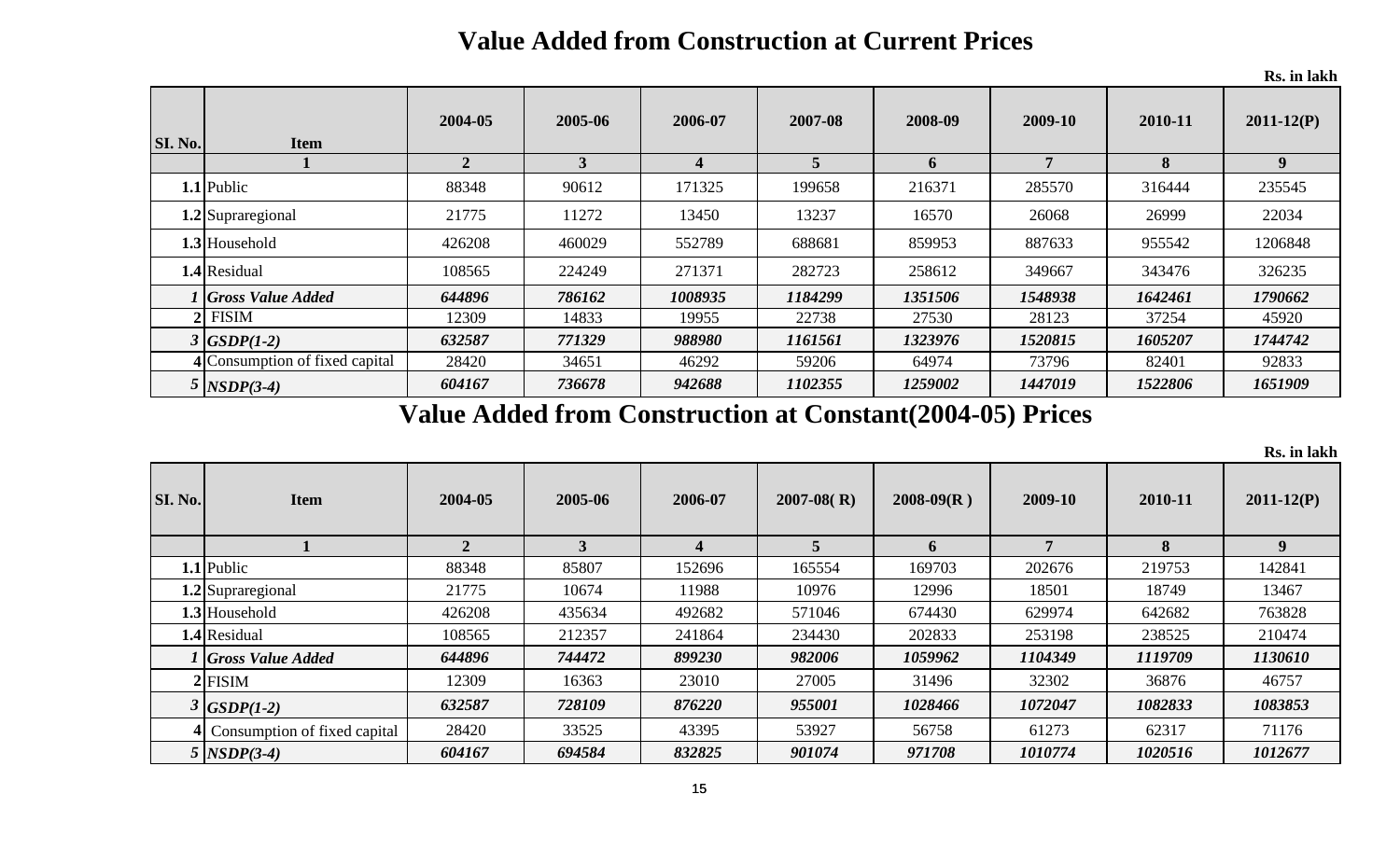#### **Value Added from Electricity, Gas & Water Supply at Current Prices**

| <b>SI. No.</b> | <b>Item</b>                    | 2004-05 | 2005-06 | 2006-07 | 2007-08 | 2008-09     | 2009-10 | 2010-11 | $2011 - 12(P)$ |
|----------------|--------------------------------|---------|---------|---------|---------|-------------|---------|---------|----------------|
|                |                                | 2       |         | 4       |         | $\mathbf b$ |         | 8       | 9              |
|                | 1.1 Electricity                | 281724  | 369424  | 211106  | 280248  | 321419      | 365460  | 390589  | 419536         |
|                | 1.2 Water Supply               | 19563   | 21201   | 26339   | 32554   | 39401       | 47386   | 56345   | 69589          |
|                | $1.3$ Gas                      | 2835    | 2928    | 3040    | 3205    | 3557        | 3819    | 5613    | 6228           |
|                | <b>Gross Value Added</b>       | 304122  | 393553  | 240485  | 316007  | 364377      | 416665  | 452547  | 495353         |
|                | <b>FISIM</b>                   | 6999    | 7037    | 4433    | 5473    | 8177        | 7072    | 10264   | 10918          |
|                | $3  GSDP(1-2) $                | 297123  | 386516  | 236052  | 310534  | 356200      | 409593  | 442283  | 484435         |
|                | 4 Consumption of fixed capital | 129637  | 172257  | 108942  | 144746  | 164989      | 179179  | 185199  | 231267         |
|                | $5$ $NSDP(3-4)$                | 167486  | 214259  | 127110  | 165788  | 191211      | 230414  | 257084  | 253168         |

**Value Added from Electricity, Gas & Water Supply at Constant(2004-05) Prices**

| <b>SI. No.</b> | <b>Item</b>                    | 2004-05 | 2005-06 | 2006-07 | 2007-08 | 2008-09     | 2009-10 | 2010-11 | $2011 - 12(P)$ |
|----------------|--------------------------------|---------|---------|---------|---------|-------------|---------|---------|----------------|
|                |                                | 2       |         |         | 5       | $\mathbf b$ |         | 8       | 9              |
|                | 1.1 Electricity                | 281724  | 305248  | 334406  | 385060  | 391117      | 391963  | 394414  | 405260         |
|                | 1.2 Water Supply               | 19563   | 19404   | 22520   | 26402   | 29890       | 32635   | 35137   | 39900          |
|                | $1.3$ Gas                      | 2835    | 2928    | 3040    | 3206    | 3557        | 3819    | 5613    | 5190           |
|                | Gross Value Added              | 304122  | 327580  | 359966  | 414668  | 424564      | 428417  | 435164  | 450350         |
|                | <b>FISIM</b>                   | 6999    | 6780    | 9023    | 10717   | 10991       | 12531   | 14972   | 16974          |
|                | $3  GSDP(1-2) $                | 297123  | 320800  | 350943  | 403951  | 413573      | 415886  | 420192  | 433376         |
|                | 4 Consumption of fixed capital | 129637  | 165113  | 99564   | 127512  | 137501      | 140459  | 143478  | 164206         |
|                | $5$ NSDP(3-4)                  | 167486  | 155687  | 251379  | 276439  | 276072      | 275427  | 276714  | 269170         |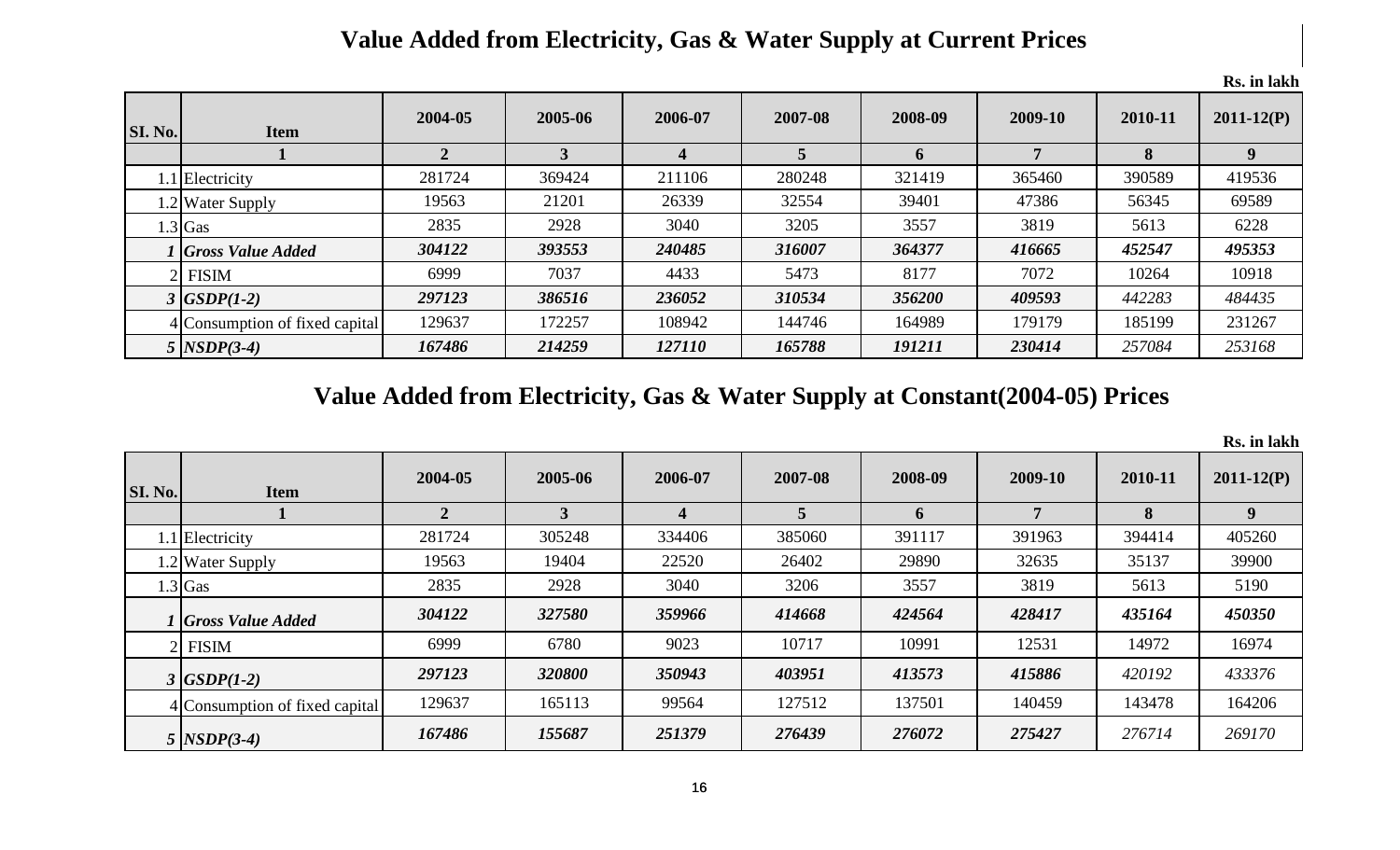## **Value Added from Transport,Storage &Communication at Current Prices**

| SI. No.                     | <b>Item</b>                            | 2004-05 | 2005-06        | 2006-07        | 2007-08        | 2008-09        | 2009-10        | 2010-11        | $2011 - 12(P)$ |
|-----------------------------|----------------------------------------|---------|----------------|----------------|----------------|----------------|----------------|----------------|----------------|
|                             |                                        | 2       | 3              | $\overline{4}$ | 5              | 6              | 7              | 8              | 9              |
|                             | <b>Transport by other means</b>        |         |                |                |                |                |                |                |                |
|                             | 1.1 Road Transport                     | 312831  | 354647         | 411949         | 469658         | 538175         | 640715         | 745253         | 863256         |
|                             | 1.2 Water transport                    | 44      | 47             | 59             | 71             | 80             | 92             | 100            | 115            |
|                             | $1.3$ Air Transport                    | 4498    | 4566           | 5850           | 5977           | 8673           | 9473           | 12450          | 13747          |
|                             | 1.4 Services incidental to transport   | 10115   | 312831         | 13791          | 16499          | 18213          | 20996          | 22977          | 26995          |
|                             | <b>Gross Value Added</b>               | 327488  | 370514         | 431649         | 492205         | 565141         | 671276         | 780781         | 904113         |
| $\mathcal{D}_{\mathcal{L}}$ | <b>FISIM</b>                           | 6198    | 7100           | 10386          | 6922           | 13781          | 12721          | 17709          | 23185          |
|                             | <b>GSDP</b>                            | 321290  | 363414         | 421263         | 485283         | 551360         | 658555         | 763072         | 880928         |
|                             | Consumption of fixed capital(CFC)      | 50650   | 58018          | 65179          | 72016          | 87560          | 104013         | 121643         | 139528         |
|                             | 5 NSDP                                 | 270640  | 305396         | 356084         | 413267         | 463800         | 554542         | 641429         | 741400         |
| $\overline{\mathbf{H}}$     | <b>Storage</b>                         |         |                |                |                |                |                |                |                |
|                             | <b>Gross Value Added</b>               | 40014   | 35152          | 40566          | 43041          | 43887          | 52280          | 59615          | 70202          |
|                             | <b>FISIM</b>                           | 773     | 664            | 840            | 831            | 860            | 1007           | 1352           | 1800           |
|                             | 3 GSDP                                 | 39241   | 34488          | 39726          | 42210          | 43027          | 51273          | 58263          | 68402          |
|                             | Consumption of fixed capital(CFC       | 3050    | 3164           | 3721           | 4028           | 4784           | 5883           | 5932           | 6169           |
|                             | 5 NSDP                                 | 36191   | 31324          | 36005          | 38182          | 38243          | 45390          | 52331          | 62233          |
| $\overline{\mathbf{H}}$     | <b>Communication</b>                   |         |                |                |                |                |                |                |                |
|                             |                                        |         |                |                |                |                |                |                |                |
|                             | <b>School</b> School Gross Value Added |         | $\blacksquare$ | $\blacksquare$ | $\blacksquare$ | $\blacksquare$ | $\blacksquare$ | $\blacksquare$ |                |
| $\overline{2}$              | <b>FISIM</b>                           |         |                |                |                |                |                |                |                |
|                             | 3 GSDP                                 | 158497  | 163617         | 171215         | 193551         | 226577         | 268376         | 242320         | 266085         |
|                             | Consumption of fixed capital(CFC       | 25937   | 27297          | 27065          | 32884          | 42013          | 50844          | 51874          | 70239          |
|                             | 5 NSDP                                 | 132560  | 136320         | 144150         | 160667         | 184564         | 217532         | 190446         | 195846         |
| $\overline{\mathbf{IV}}$    | <b>Railways</b>                        |         |                |                |                |                |                |                |                |
|                             | <b>Gross Value Added</b>               |         |                |                |                |                |                |                |                |
| $\overline{2}$              | <b>FISIM</b>                           |         |                |                |                |                |                |                |                |
|                             | 3 GSDP                                 | 96717   | 120218         | 145182         | 163581         | 163894         | 184656         | 152269         | 199238         |
|                             | Consumption of fixed capital (CFC      | 30005   | 40282          | 47300          | 44910          | 53795          | 57712          | 47590          | 77304          |
|                             | 5 NSDP                                 | 66712   | 79936          | 97882          | 118671         | 110099         | 126944         | 104679         | 121934         |
|                             | <b>TOTAL GVA</b>                       | 622716  | 689501         | 788612         | 892378         | 999499         | 1176588        | 1234985        | 1439638        |
|                             | <b>FISIM</b>                           | 6971    | 7764           | 11226          | 7753           | 14641          | 13728          | 19061          | 24985          |
|                             | Total (GSDP)                           | 615745  | 681737         | 777386         | 884625         | 984858         | 1162860        | 1215924        | 1414653        |
|                             | <b>CFC</b>                             | 109642  | 128761         | 143265         | 153838         | 188152         | 218452         | 227039         | 293240         |
|                             | <b>Total (NSDP)</b>                    | 506103  | 552976         | 634121         | 730787         | 796706         | 944408         | 988885         | 1121413        |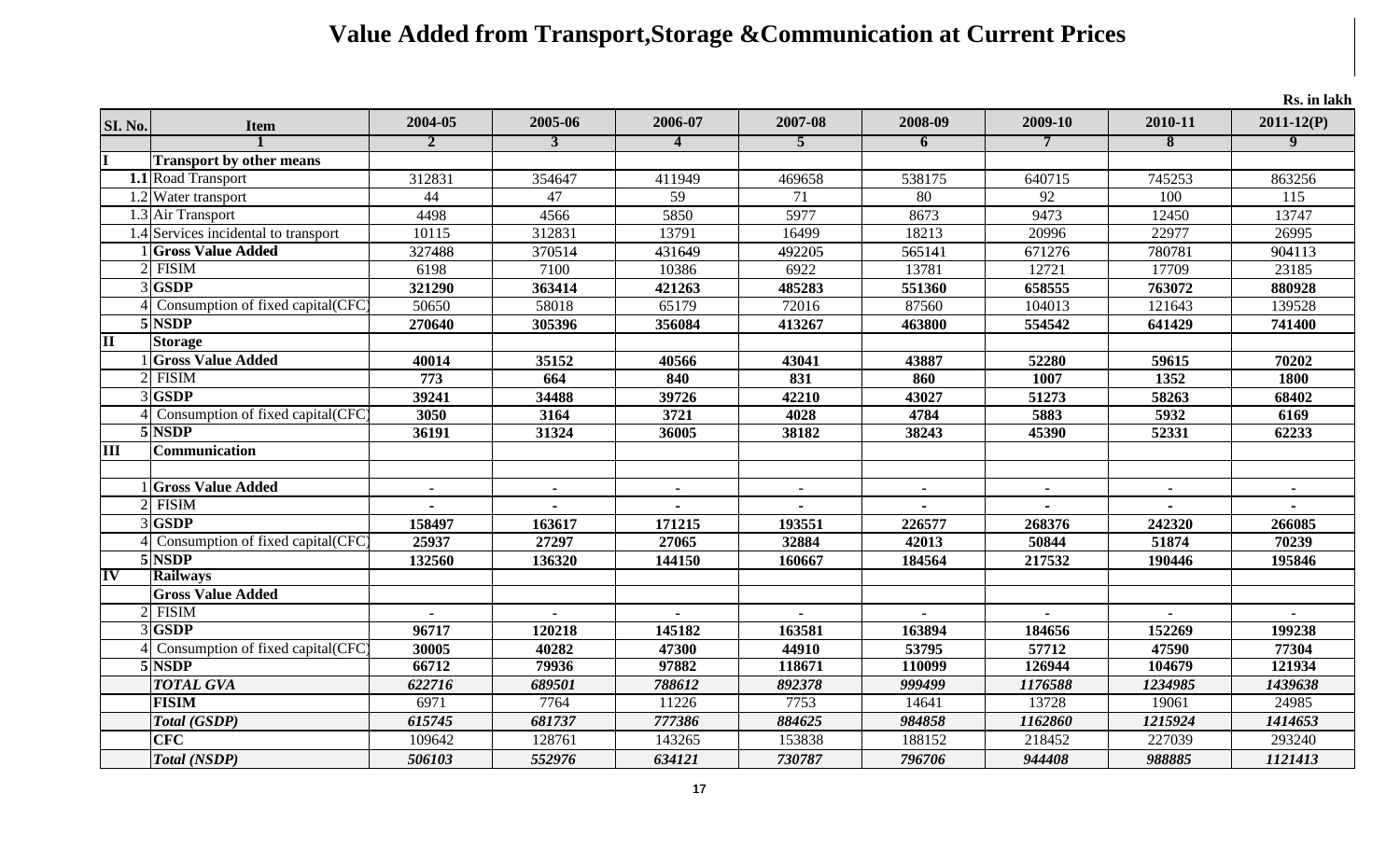#### **Value Added from Transport,Storage &Communication at Constant(2004-05) Prices**

|                  |                                        |                |                |                          |                          |                |                 |                | Rs. in lakh    |
|------------------|----------------------------------------|----------------|----------------|--------------------------|--------------------------|----------------|-----------------|----------------|----------------|
| SLN <sub>0</sub> | <b>Item</b>                            | 2004-05        | 2005-06        | 2006-07                  | 2007-08                  | 2008-09        | 2009-10         | 2010-11        | $2011 - 12(P)$ |
|                  |                                        | $\overline{2}$ | 3              | $\overline{\mathbf{4}}$  | $\overline{5}$           | 6              | $7\overline{ }$ | 8              | 9 <sup>°</sup> |
|                  | <b>Transport by other means</b>        |                |                |                          |                          |                |                 |                |                |
|                  | 1.1 Road Transport                     | 312831         | 331432         | 357397                   | 383718                   | 403618         | 434236          | 458698         | 498841         |
|                  | 1.2 Water transport                    | 44             | 46             | 54                       | 60                       | 62             | 69              | 73             | 76             |
|                  | 1.3 Air Transport                      | 4498           | 4406           | 5324                     | 5218                     | 7008           | 7313            | 9611           | 10255          |
|                  | 1.4 Services incidental to transport   | 10115          | 10468          | 12309                    | 13706                    | 14262          | 15905           | 16690          | 17722          |
|                  | 1 Gross value added                    | 327488         | 346352         | 375084                   | 402702                   | 424950         | 457523          | 485072         | 526894         |
|                  | $2$ FISIM                              | 6198           | 8469           | 10941                    | 11997                    | 11948          | 13383           | 24867          | 21790          |
|                  | 3GSDP                                  | 321290         | 337883         | 364143                   | 390705                   | 413002         | 444140          | 460205         | 505104         |
|                  | 4 Consumption of fixed capital         | 50650          | 55829          | 61410                    | 65787                    | 78347          | 87603           | 92084          | 109794         |
|                  | 5 Net Value Added(NSDP)                | 270640         | 282054         | 302733                   | 324918                   | 334655         | 356537          | 368121         | 395310         |
| IП               | <b>Storage</b>                         |                |                |                          |                          |                |                 |                |                |
|                  | <b>Gross Value Added</b>               | 40014          | 39774          | 40890                    | 42163                    | 42775          | 43355           | 44027          | 51972          |
|                  | $2$ FISIM                              | 773            | 778            | 1061                     | 1128                     | 1287           | 1268            | 1562           | 2149           |
|                  | 3 GSDP                                 | 39241          | 38996          | 39829                    | 41035                    | 41488          | 42087           | 42465          | 49823          |
|                  | 4 Consumption of fixed capital (CFC    | 3050           | 3042           | 3359                     | 3422                     | 3760           | 985             | 1207           | 3934           |
|                  | 5 NSDP                                 | 36191          | 35954          | 36470                    | 37613                    | 37728          | 41102           | 41258          | 45889          |
| $\mathbf{III}$   | Communication                          |                |                |                          |                          |                |                 |                |                |
|                  | 1 Gross Value Added                    |                | $\blacksquare$ |                          | $\blacksquare$           |                |                 |                |                |
|                  | <b>FISIM</b>                           | $\blacksquare$ | $\mathbf{r}$   | $\overline{\phantom{a}}$ | $\overline{\phantom{0}}$ | $\overline{a}$ | $\overline{a}$  | $\overline{a}$ | $\overline{a}$ |
|                  | $3$ <sub>GSDP</sub>                    | 158497         | 177133         | 201944                   | 237053                   | 277477         | 310033          | 350295         | 368811         |
|                  | <b>Consumption of fixed capital(CF</b> | 25937          | 26148          | 24795                    | 29092                    | 35438          | 38468           | 43643          | 51144          |
|                  | 5 NSDP                                 | 132560         | 150985         | 177149                   | 207961                   | 242039         | 271565          | 306652         | 317667         |
| IV               | <b>Railways</b>                        |                |                |                          |                          |                |                 |                |                |
|                  | <b>1</b> Gross Value Added             |                | $\blacksquare$ |                          | $\overline{\phantom{a}}$ |                |                 | $\blacksquare$ |                |
|                  | $2$ FISIM                              |                |                |                          |                          |                |                 |                |                |
|                  | $3$ <sub>GSDP</sub>                    | 96717          | 122433         | 135105                   | 143423                   | 142085         | 142850          | 126910         | 161929         |
|                  | <b>Consumption of fixed capital(CF</b> | 30005          | 39462          | 44056                    | 38987                    | 42680          | 42680           | 37918          | 55927          |
|                  | 5 NSDP                                 | 66712          | 82971          | 91049                    | 104436                   | 99405          | 100170          | 88992          | 106002         |
|                  | <b>TOTAL GVA</b>                       | 622716         | 685692         | 753023                   | 825341                   | 887287         | 953761          | 1006304        | 1109606        |
|                  | <b>FISIM</b>                           | 6971           | 9247           | 12002                    | 13125                    | 13235          | 14651           | 26429          | 23939          |
|                  | Total (GSDP)                           | 615745         | 676445         | 741021                   | 812216                   | 874052         | 939110          | 979875         | 1085667        |
|                  | CFC                                    | 109642         | 124481         | 133620                   | 137288                   | 160225         | 169736          | 174852         | 220799         |
|                  | <b>Total (NSDP)</b>                    | 506103         | 551964         | 607401                   | 674928                   | 713827         | 769374          | 805023         | 864868         |

18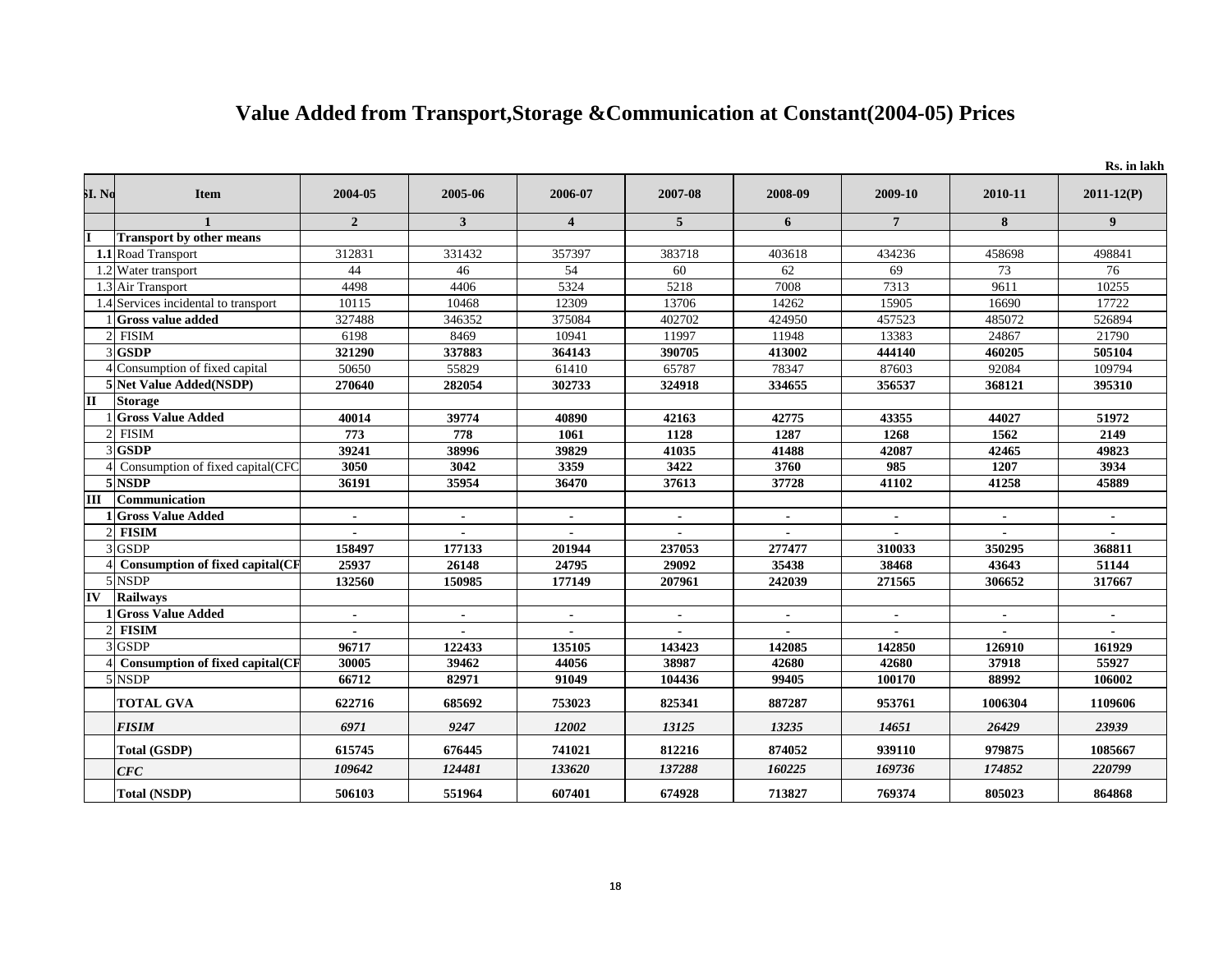#### **Value Added from Trade,Hotels and Restaurants at Current Prices**

**SI. No. Item 2004-05 2005-06 2006-07 2007-08 2008-09 2009-10 2010-11 2011-12(P) 1 2 3 4 5 6 7 8 9** 1.1 Trade 1113719 1241708 1472758 1714393 1989923 2153505 **2544818 2898984** 1.2 Hotels and Restaurants 197502 100160 124489 147203 185298 185298 224310 224310 253517 *1 Gross Value Added 1211221 1341868 1597247 1861596 2175221 2346085 2769128 3152501* 2 FISIM 23282 25521 34190 37772 43696 44118 62808 80843 *3 GSDP(1-2) 1187939 1316347 1563057 1823824 2131525 2301967 2706320 3071658*

#### **Value Added from Trade,Hotels and Restaurants at Constant(2004-05) Prices**

4 Consumption of fixed Capital 51501 59799 73134 89695 110781 123567 145216 196732

*5 NSDP(3-4) 1136438 1256548 1489923 1734129 2020744 2178400 2561104 2874926*

|                |                                |         |         |         |         |             |         |         | Rs. in lakh    |
|----------------|--------------------------------|---------|---------|---------|---------|-------------|---------|---------|----------------|
| <b>SI. No.</b> | <b>Item</b>                    | 2004-05 | 2005-06 | 2006-07 | 2007-08 | 2008-09     | 2009-10 | 2010-11 | $2011 - 12(P)$ |
|                |                                |         |         |         |         | $\mathbf 0$ |         |         |                |
|                | 1.1 Trade                      | 1113719 | 1162834 | 1225311 | 1283003 | 1402172     | 1461190 | 1595959 | 1738515        |
|                | <b>Hotels and Restaurants</b>  | 97502   | 101068  | 112040  | 121935  | 137281      | 140885  | 158312  | 168361         |
|                | <b>Gross Value Added</b>       | 1211221 | 1263902 | 1337351 | 1404938 | 1539453     | 1602075 | 1754271 | 1906876        |
|                | $2$ FISIM                      | 23282   | 27803   | 35847   | 38909   | 43984       | 46862   | 62370   | 78859          |
|                | $3  GSDP(1-2) $                | 1187939 | 1236099 | 1301504 | 1366029 | 1495469     | 1555213 | 1691901 | 1828017        |
|                | 4 Consumption of fixed Capital | 51501   | 57821   | 66812   | 77375   | 88508       | 96019   | 107147  | 135018         |
|                | $5$ $NSDP(3-4)$                | 1136438 | 1178278 | 1234692 | 1288654 | 1406961     | 1459194 | 1584754 | 1692999        |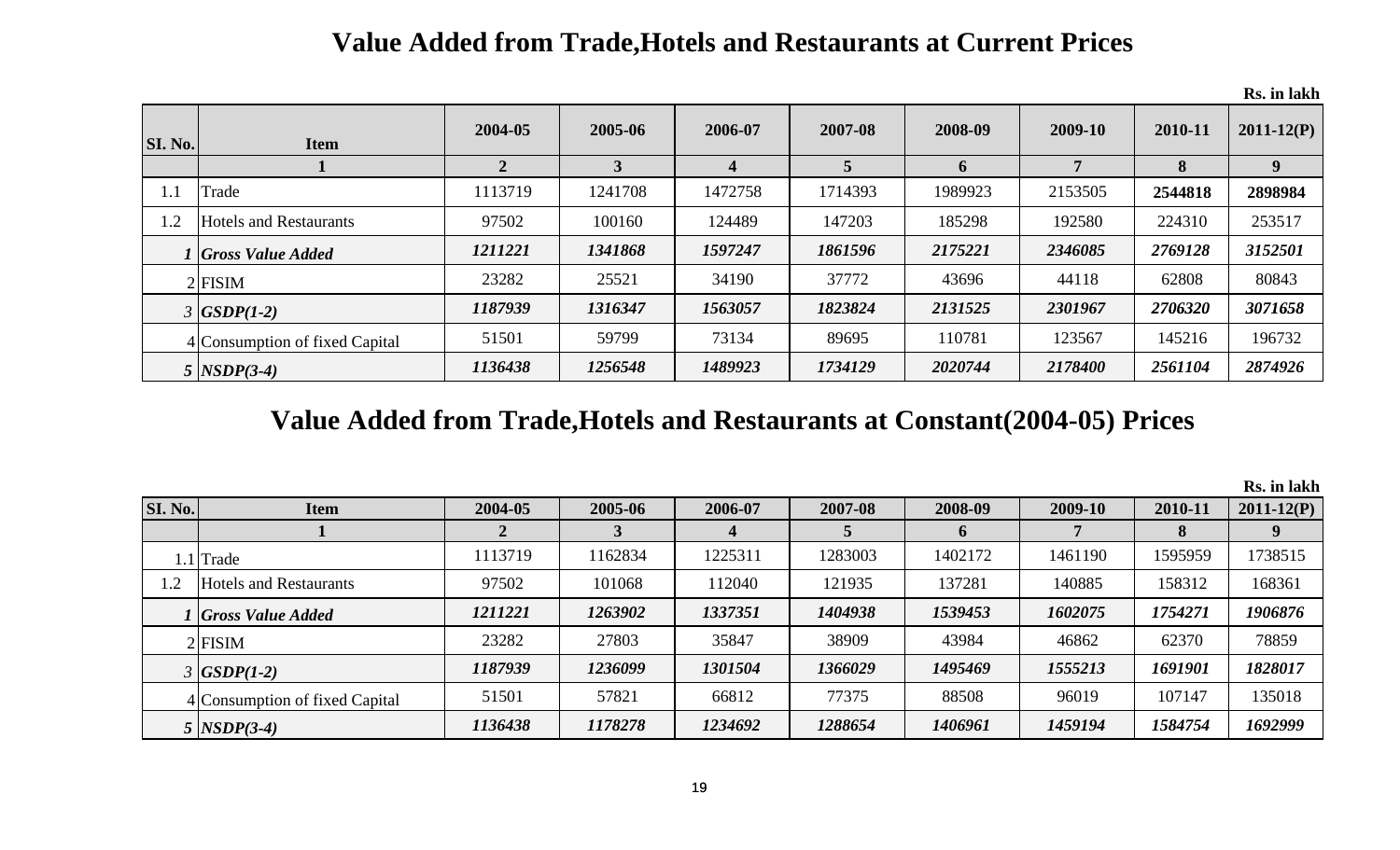### **Value Added from Banking Sector at Current Prices**

|                |                                  |                          |                          |                          |         |                          |         |                          | Rs. in lakh              |
|----------------|----------------------------------|--------------------------|--------------------------|--------------------------|---------|--------------------------|---------|--------------------------|--------------------------|
| <b>SI. No.</b> | <b>Item</b>                      | 2004-05                  | 2005-06                  | 2006-07                  | 2007-08 | 2008-09                  | 2009-10 | 2010-11                  | $2011 - 12(P)$           |
|                |                                  |                          |                          |                          |         | $\mathbf 0$              |         | 8                        | 9                        |
|                | l Gross Value Added              | 439206                   | 476099                   | 583449                   | 654285  | 775336                   | 895032  | 1146251                  | 1530606                  |
|                | $2$ FISIM                        | $\overline{\phantom{a}}$ | $\overline{\phantom{a}}$ | $\overline{\phantom{0}}$ |         | $\overline{\phantom{0}}$ |         | $\overline{\phantom{a}}$ | $\overline{\phantom{a}}$ |
|                | 3  GSDP                          | 439206                   | 476099                   | 583449                   | 654285  | 775336                   | 895032  | 1146251                  | 1530606                  |
|                | 4 Consumption of fixed Capital   | 8585                     | 9013                     | 9917                     | 10227   | 10558                    | 14657   | 15238                    | 20812                    |
|                | 5 Net Value $A dde d(NSDP)(A-B)$ | 430621                   | 467086                   | 573532                   | 644058  | 764778                   | 880375  | 1131013                  | 1509794                  |

**Value Added from Banking Sector at Constant(2004-05) Prices**

| <b>SI. No.</b> | <b>Item</b>                    | 2004-05                  | 2005-06 | 2006-07 | 2007-08 | 2008-09                  | 2009-10                  | 2010-11                  | $2011 - 12(P)$ |
|----------------|--------------------------------|--------------------------|---------|---------|---------|--------------------------|--------------------------|--------------------------|----------------|
|                |                                |                          |         |         |         | $\mathbf{p}$             |                          | 8                        |                |
|                | 1 Gross Value Added            | 439206                   | 512590  | 642215  | 726547  | 824906                   | 954993                   | 1135641                  | 1459541        |
|                | $2$ FISIM                      | $\overline{\phantom{0}}$ |         |         |         | $\overline{\phantom{0}}$ | $\overline{\phantom{0}}$ | $\overline{\phantom{a}}$ |                |
|                | 3   GSDP                       | 439206                   | 512590  | 642215  | 726547  | 824906                   | 954993                   | 1135641                  | 1459541        |
|                | 4 Consumption of fixed Capital | 8585                     | 9463    | 10747   | 11455   | 12292                    | 11074                    | 15238                    | 15886          |
|                | 5 Net Value Added(NSDP)        | 430621                   | 503127  | 631468  | 715092  | 812614                   | 943919                   | 1120403                  | 1443655        |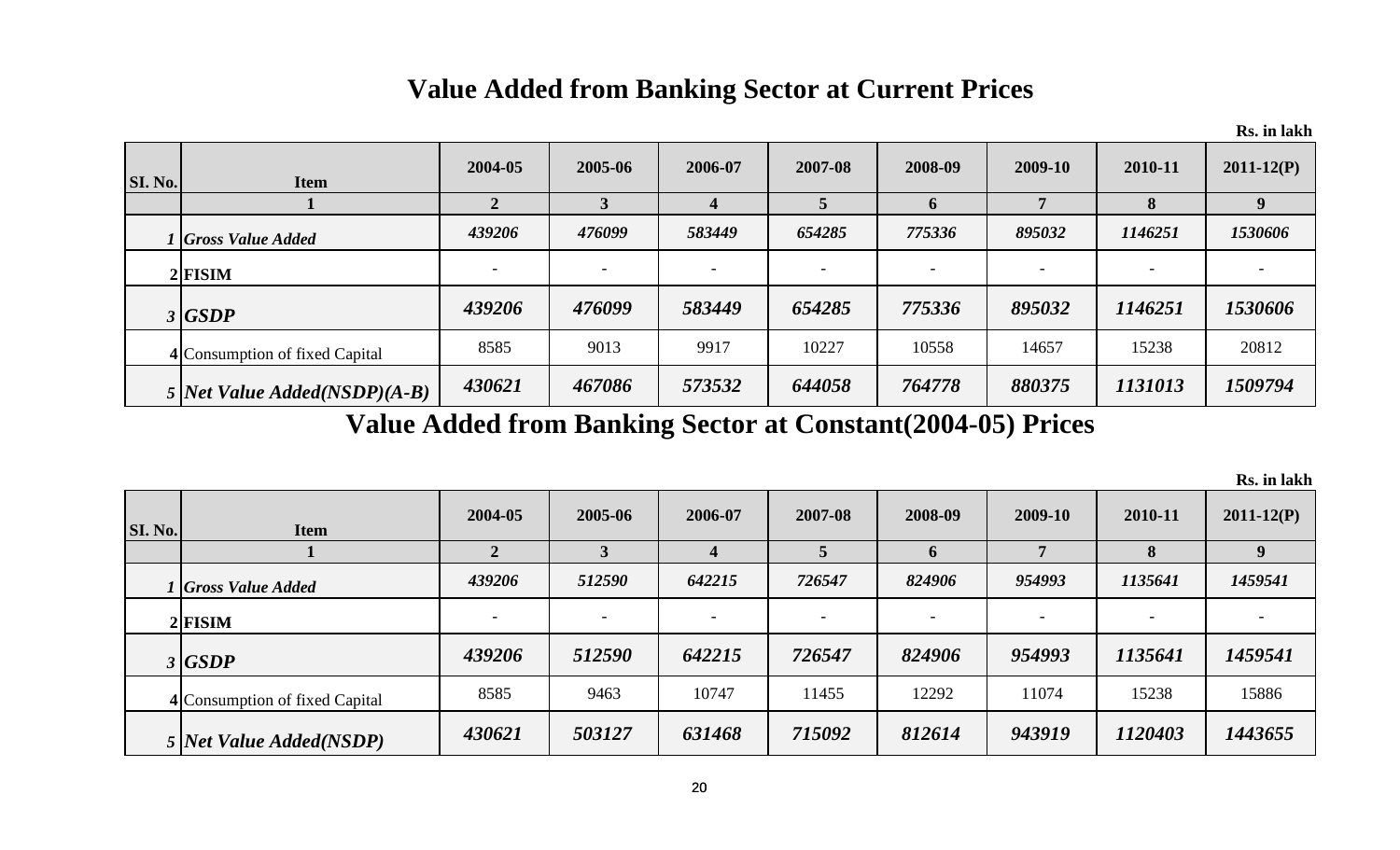|         |                                         |         |         |         |         |         |         |         | Rs. in lakh    |
|---------|-----------------------------------------|---------|---------|---------|---------|---------|---------|---------|----------------|
| SI. No. | <b>Item</b>                             | 2004-05 | 2005-06 | 2006-07 | 2007-08 | 2008-09 | 2009-10 | 2010-11 | $2011 - 12(P)$ |
|         |                                         | 2       |         |         |         |         |         |         |                |
|         | 1.1 Real Estate Services                | 7682    | 9556    | 11693   | 14088   | 17242   | 21751   | 27443   | 34140          |
|         | 2 Ownership of Dwellings                | 450705  | 476273  | 515824  | 607082  | 700929  | 810377  | 940881  | 1045883        |
|         | 3 Business Services                     | 83201   | 106239  | 133725  | 163316  | 203064  | 238850  | 287489  | 349862         |
|         | 1.4 Legal Services                      | 8420    | 10548   | 13006   | 15788   | 19471   | 24758   | 31453   | 39388          |
|         | <b>Gross Value Added</b>                | 550008  | 602616  | 674248  | 800274  | 940706  | 1095736 | 1287266 | 1469273        |
|         | Fisim                                   | 1770    | 2207    | 3037    | 3458    | 6461    | 62418   | 7234    | 10857          |
|         | $GSDP (1-2)$                            | 548238  | 600409  | 671211  | 796816  | 934245  | 1033318 | 1280032 | 1458416        |
|         | Less consumption of fixed capital (CFC) | 147990  | 167087  | 193778  | 228409  | 276873  | 322808  | 391276  | 430852         |
|         | $NSDP(3-4)$                             | 400248  | 433322  | 477433  | 568407  | 657372  | 710510  | 888756  | 1027564        |

#### **Value Added from Real Estate, Ownership of Dwellings and Business Services at Current Prices**

#### **Value Added from Real Estate, Ownership of Dwellings and Business Services at Constant(2004-05) Prices**

|                |                                         |              |         |         |         |         |         |         | лэ. ш іаліі    |
|----------------|-----------------------------------------|--------------|---------|---------|---------|---------|---------|---------|----------------|
| <b>SI. No.</b> | <b>Item</b>                             | 2004-05      | 2005-06 | 2006-07 | 2007-08 | 2008-09 | 2009-10 | 2010-11 | $2011 - 12(P)$ |
|                |                                         | $\mathbf{2}$ |         |         |         |         |         | 8       |                |
|                | 1.1 Real Estate Services                | 7682         | 8021    | 8452    | 8850    | 9595    | 10017   | 10563   | 11992          |
|                | 1.2 Ownership of Dwellings              | 450705       | 460627  | 470780  | 481149  | 491776  | 502645  | 513745  | 525127         |
|                | 1.3 Business Services                   | 83201        | 97394   | 114343  | 132358  | 153659  | 163825  | 178604  | 195120         |
|                | 1.4 Legal Services                      | 8420         | 9675    | 11125   | 12799   | 14731   | 16964   | 19542   | 22523          |
|                | <b>Gross Value Added</b>                | 550008       | 575717  | 604700  | 635156  | 669761  | 693451  | 722454  | 754762         |
|                | Fisim                                   | 1770         | 2356    | 3355    | 4007    | 7087    | 4288    | 7000    | 9497           |
|                | $GSDP (1-2)$                            | 548238       | 573361  | 601345  | 631149  | 662674  | 689163  | 715454  | 745265         |
| 4              | Less consumption of fixed capital (CFC) | 147990       | 161709  | 174012  | 189367  | 210271  | 234830  | 252151  | 271744         |
|                | $\text{NSDP}(3-4)$                      | 400248       | 411652  | 427333  | 441782  | 452403  | 454333  | 463303  | 473521         |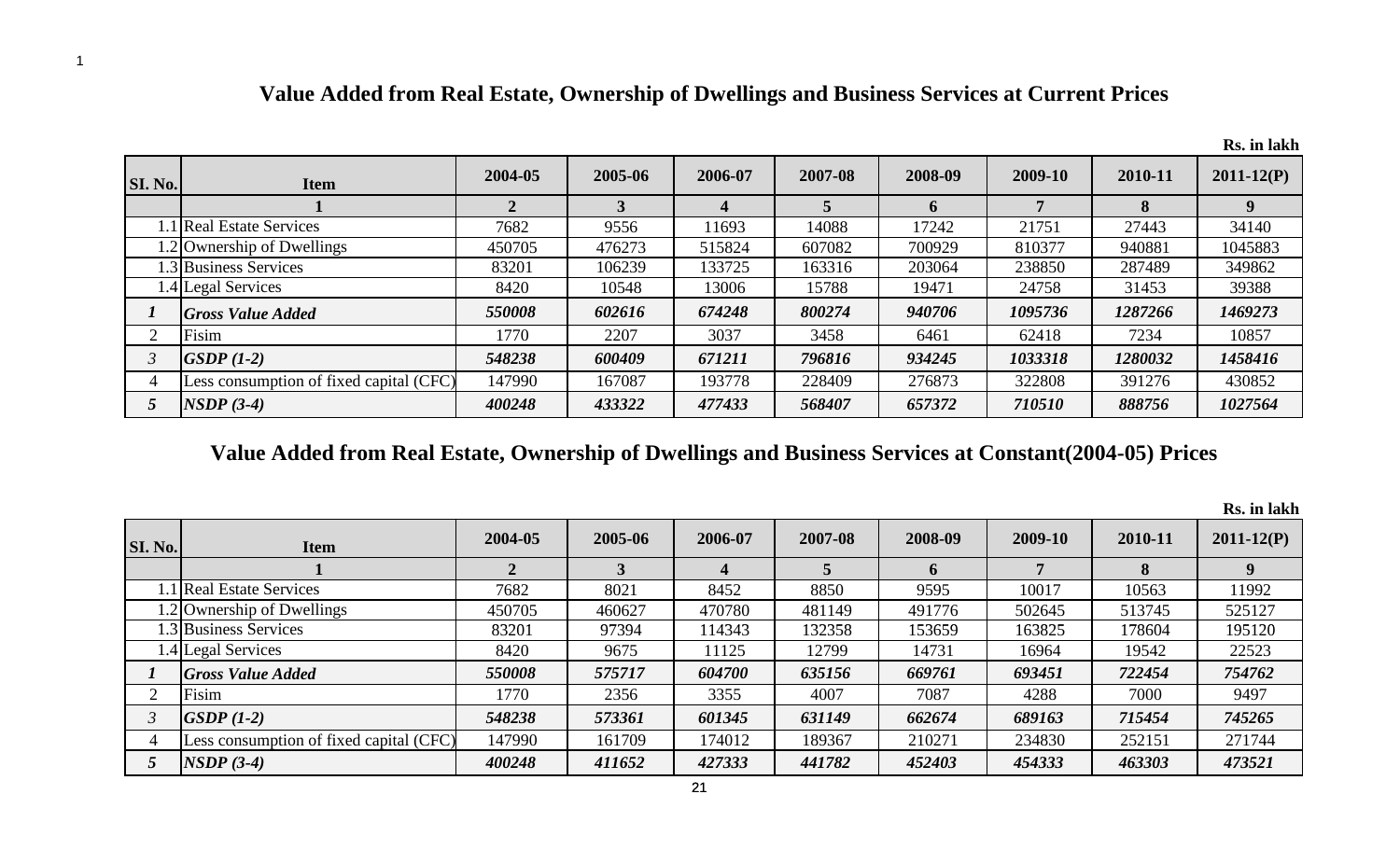#### **Value Added from Public Administration at Current Prices**

|                          |                                            |                |              |         |         |         |         |         | Rs. in lakh    |
|--------------------------|--------------------------------------------|----------------|--------------|---------|---------|---------|---------|---------|----------------|
| <b>SI. No.</b>           | <b>Item</b>                                | 2004-05        | 2005-06      | 2006-07 | 2007-08 | 2008-09 | 2009-10 | 2010-11 | $2011 - 12(P)$ |
|                          |                                            | $\overline{2}$ | $\mathbf{3}$ | 4       | 5       | 6       | 7       | 8       | 9 <sup>°</sup> |
|                          | 1.1 Central Government                     | 51893          | 57022        | 65958   | 53702   | 140795  | 116226  | 113976  | 121545         |
|                          | 1.2 State Government                       | 266578         | 293811       | 329713  | 389420  | 433101  | 518521  | 675861  | 817765         |
|                          | 1.3 Local authorities                      | 32579          | 32504        | 33967   | 38354   | 44478   | 55273   | 65392   | 71649          |
|                          | 1.4 Autonomous institutions                | 30839          | 37160        | 38178   | 40432   | 65679   | 71590   | 57856   | 63343          |
| $\overline{2}$           | $NSDP (1+2+3)$                             | 381889         | 420497       | 467816  | 521908  | 684053  | 761610  | 913085  | 1074302        |
| $\overline{\mathcal{E}}$ | Less consumption of fixed capital<br>(CFC) | 86427          | 97392        | 110133  | 126038  | 130594  | 138856  | 145757  | 203565         |
| $\boldsymbol{4}$         | $GSDP(2+3)$                                | 468316         | 517889       | 577949  | 647946  | 814647  | 900466  | 1058842 | 1277867        |

## **Value Added from Public Administration at Constant(2004-05) Prices**

| SI. No. | <b>Item</b>                             | 2004-05 | 2005-06 | 2006-07 | 2007-08 | 2008-09 | 2009-10 | 2010-11  | $2011 - 12(P)$ |
|---------|-----------------------------------------|---------|---------|---------|---------|---------|---------|----------|----------------|
|         |                                         |         |         |         |         |         |         | $\Omega$ |                |
|         | <b>NSDP</b>                             | 381889  | 384859  | 399979  | 423283  | 510754  | 572070  | 605027   | 646352         |
|         | Less consumption of fixed capital (CFC) | 86427   | 93746   | 100811  | 110298  | 106011  | 104907  | 109103   | 134421         |
|         | $GSDP (1+2)$                            | 468316  | 478605  | 500790  | 533581  | 616765  | 676977  | 714130   | 780773         |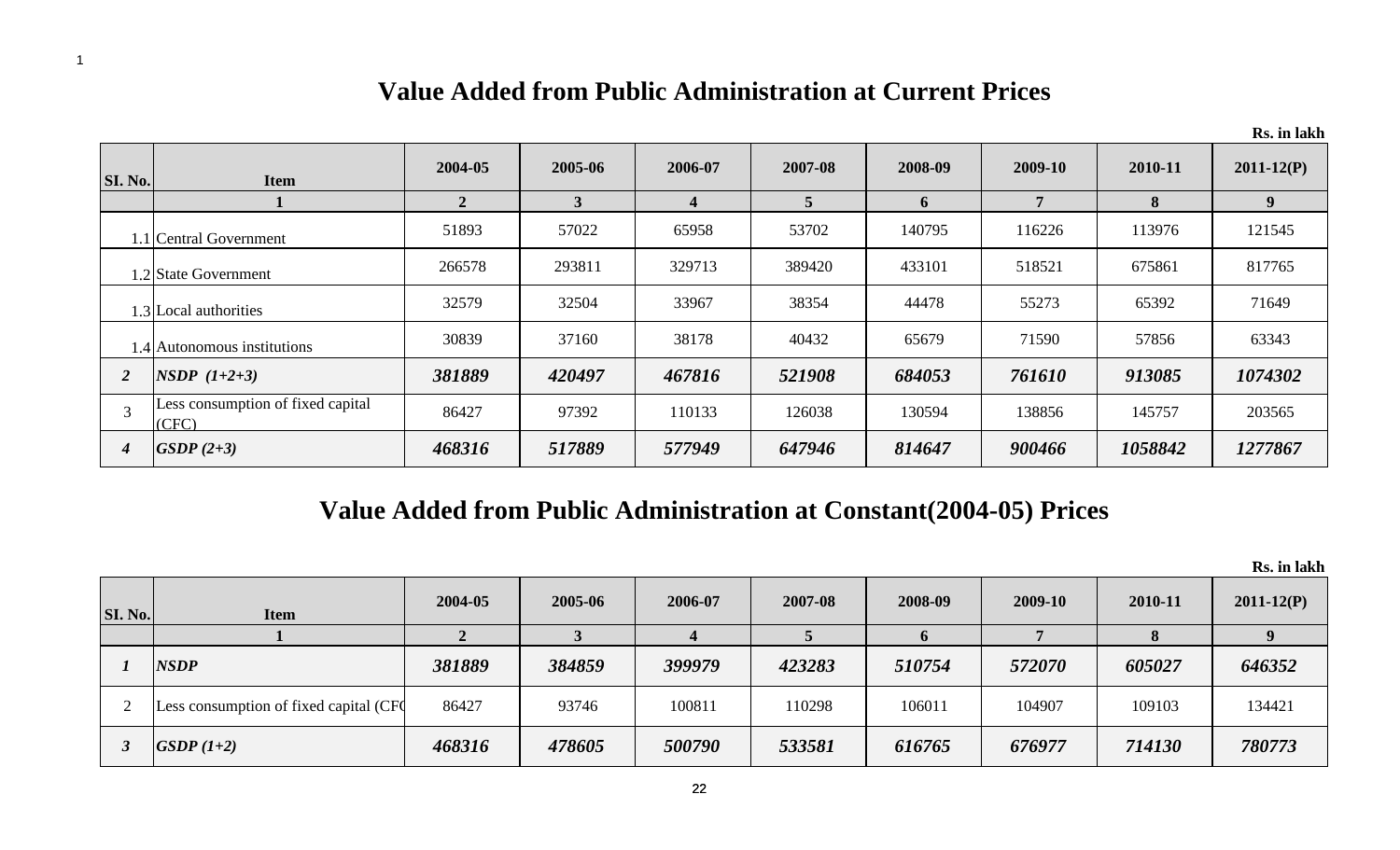# **Value Added from Other Services at Current Prices**

| SI. No.        | <b>Item</b>                        | 2004-05        | 2005-06      | 2006-07                 | 2007-08        | 2008-09 | 2009-10        | 2010-11 | $2011 - 12(P)$ |
|----------------|------------------------------------|----------------|--------------|-------------------------|----------------|---------|----------------|---------|----------------|
|                |                                    | $\overline{2}$ | $\mathbf{3}$ | $\overline{\mathbf{4}}$ | 5 <sup>5</sup> | 6       | $\overline{7}$ | 8       | 9              |
| 1.1            | <b>Coaching Centre</b>             | 18899          | 23595        | 29077                   | 35298          | 43583   | 55511          | 70497   | 88472          |
| 1.2            | <b>Education Services</b>          | 479491         | 551695       | 617015                  | 722389         | 840689  | 1043395        | 1347202 | 1659664        |
| 1.3            | <b>Medical and Health</b>          | 156949         | 178195       | 202045                  | 236069         | 270743  | 333096         | 440870  | 541299         |
| 1.4            | <b>Sanitary Services</b>           | 19296          | 21016        | 25034                   | 27668          | 29288   | 32649          | 39365   | 45901          |
| 1.5            | <b>Activities Membership</b>       | 31209          | 37175        | 43996                   | 51248          | 60878   | 74665          | 90877   | 109437         |
| 1.6            | <b>Recreation Cultural</b>         | 25774          | 31511        | 36453                   | 42373          | 50104   | 61151          | 74855   | 89627          |
| 1.7            | <b>Washing and Cleaning</b>        | 10248          | 12406        | 14819                   | 17428          | 20844   | 25712          | 31622   | 38401          |
| 1.8            | <b>Hair Dressing</b>               | 7950           | 9382         | 11057                   | 12821          | 15193   | 18605          | 22577   | 27104          |
| 1.9            | <b>Tailoring Services</b>          | 20234          | 23961        | 28353                   | 32930          | 39120   | 48038          | 57804   | 68903          |
| 1.10           | <b>Funeral Activities</b>          | 97660          | 113650       | 132050                  | 150700         | 175794  | 211852         | 250883  | 294543         |
| 1.11           | <b>Household Private</b>           | 8990           | 10319        | 11749                   | 13153          | 15007   | 17673          | 20588   | 23733          |
| 1.12           | <b>Exter Territorial</b>           | 2471           | 2701         | 3028                    | 3374           | 3860    | 4551           | 5267    | 5990           |
|                | <b>Gross Value Added</b>           | 879171         | 1015606      | 1154676                 | 1345451        | 1565103 | 1926898        | 2452407 | 2993074        |
| $\overline{2}$ | <b>FISIM</b>                       | 13927          | 15433        | 18792                   | 20098          | 30903   | 37237          | 55624   | 76755          |
| $\mathbf{3}$   | $GSDP(1-2)$                        | 865244         | 1000173      | 1135884                 | 1325353        | 1534200 | 1889661        | 2396783 | 2916319        |
| $\overline{4}$ | Consumption of fixed capital (CFC) | 69226          | 87982        | 106002                  | 127527         | 155343  | 183747         | 220743  | 268124         |
| 5 <sup>5</sup> | $NSDP(3-4)$                        | 796018         | 912191       | 1029882                 | 1197826        | 1378857 | 1705914        | 2176040 | 2648195        |